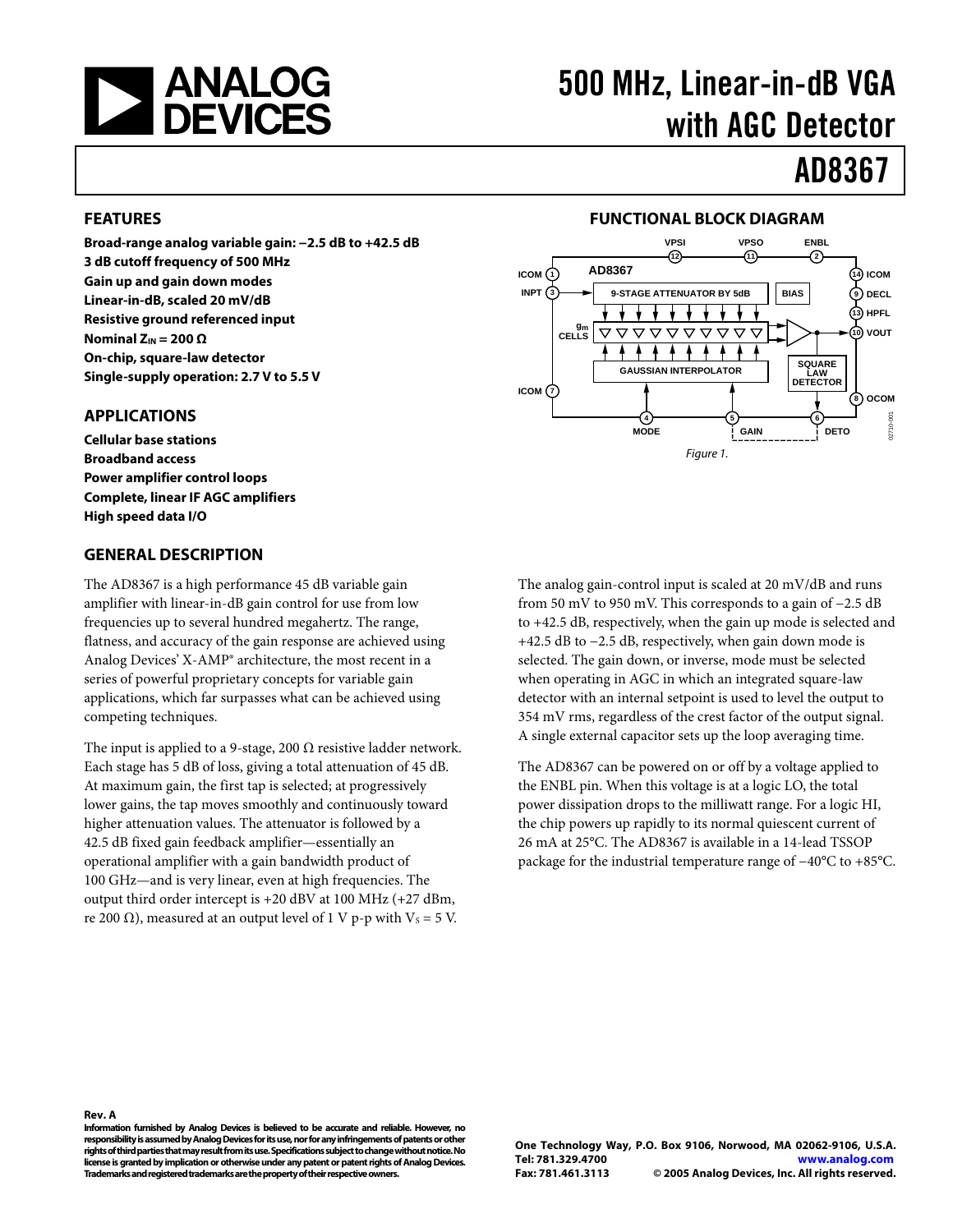# <span id="page-1-0"></span>TABLE OF CONTENTS

### **REVISION HISTORY**

| $7/05$ —Rev. 0 to Rev. A                                     |
|--------------------------------------------------------------|
|                                                              |
|                                                              |
|                                                              |
|                                                              |
|                                                              |
|                                                              |
| Changes to Input and Output Interfaces Section  11           |
| Changes to Output Centering Section and Figure 31 12         |
|                                                              |
| Changes to Figure 32, Table 4, and Table 5  14               |
| Changes to Figure 33, Figure 34, and                         |
|                                                              |
| Changes to the Modifying the AGC Set Point Section 16        |
|                                                              |
|                                                              |
|                                                              |
|                                                              |
| Moved Characterization Setup and Methods Section to Page. 20 |
|                                                              |
|                                                              |
|                                                              |
|                                                              |

**10/01—Revision 0: Initial Version**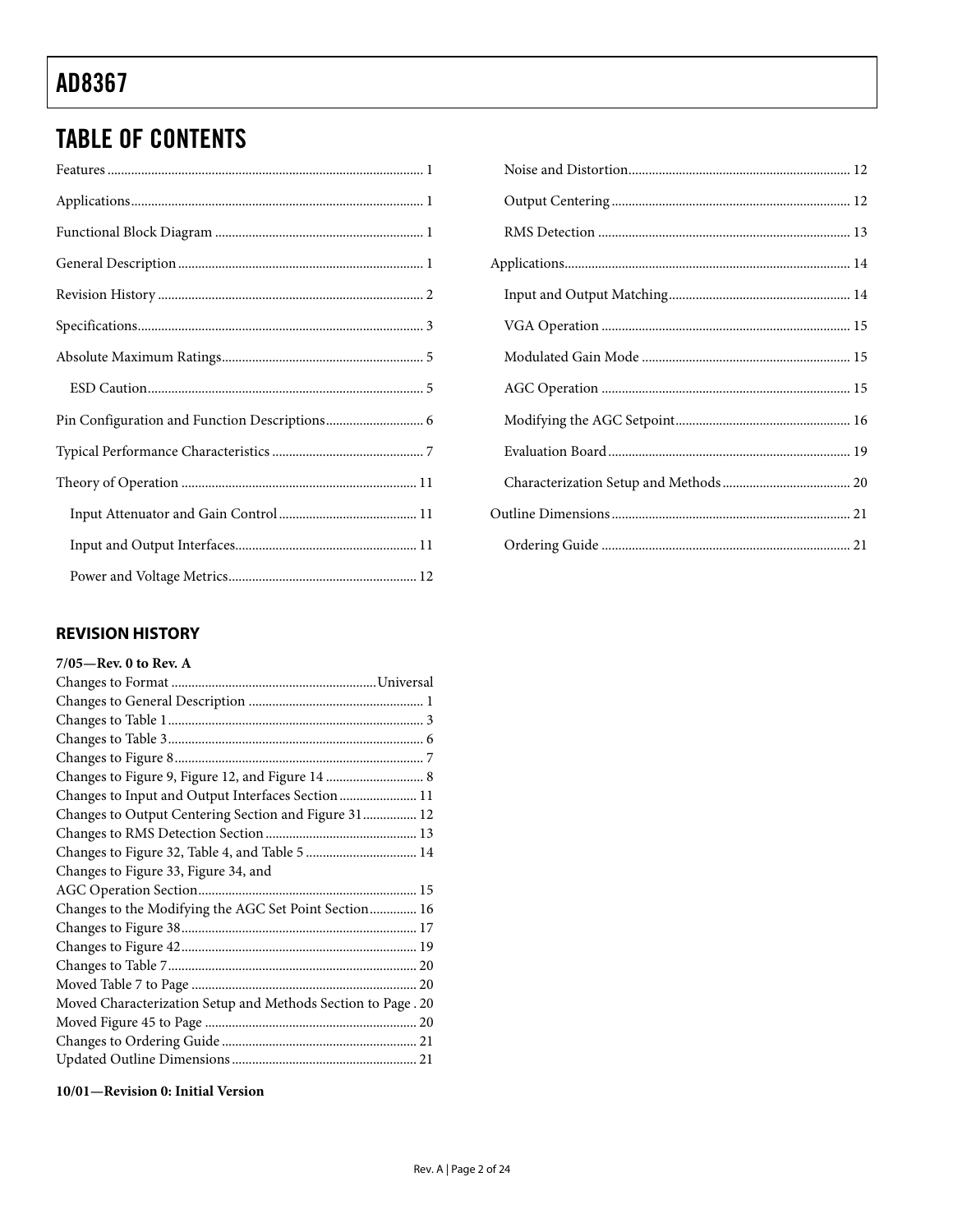### <span id="page-2-0"></span>**SPECIFICATIONS**

 $V_s$  = 5 V, T<sub>A</sub> = 25°C, system impedance Z<sub>O</sub> = 200 Ω, V<sub>MODE</sub> = 5 V, f = 10 MHz, unless otherwise noted.

#### **Table 1.**

| Parameter                             | <b>Conditions</b>                                                                   | Min | <b>Typ</b>        | Max | Unit       |
|---------------------------------------|-------------------------------------------------------------------------------------|-----|-------------------|-----|------------|
| <b>OVERALL FUNCTION</b>               |                                                                                     |     |                   |     |            |
| <b>Frequency Range</b>                |                                                                                     |     |                   | 500 | MHz        |
| <b>GAIN Range</b>                     |                                                                                     |     | 45                |     | dB         |
| <b>INPUT STAGE</b>                    | Pins INPT and ICOM                                                                  |     |                   |     |            |
| Maximum Input                         | To avoid input overload                                                             |     | 700               |     | mV p-p     |
| <b>Input Resistance</b>               | From INPT to ICOM                                                                   | 175 | 200               | 225 | Ω          |
| <b>GAIN CONTROL INTERFACE</b>         | Pin GAIN                                                                            |     |                   |     |            |
| <b>Scaling Factor</b>                 | $V_{MODE} = 5 V$ , 50 mV $\leq V_{GAIN} \leq 950$ mV                                |     | $+20$             |     | mV/dB      |
|                                       | $V_{MODE} = 0 V$ , 50 mV $\leq V_{GAIN} \leq 950$ mV                                |     | $-20$             |     | mV/dB      |
| Gain Law Conformance                  | 100 mV $\leq$ V <sub>GAIN</sub> $\leq$ 900 mV                                       |     | $\pm 0.2$         |     | dB         |
| Maximum Gain                          | $V_{GAIN} = 0.95 V$                                                                 |     | $+42.5$           |     | dB         |
| Minimum Gain                          | $V_{GAIN} = 0.05 V$                                                                 |     | $-2.5$            |     | dB         |
| V <sub>GAIN</sub> Step Response       | From 0 dB to 30 dB                                                                  |     | 300               |     | ns         |
|                                       | From 30 dB to 0 dB                                                                  |     | 300               |     | ns         |
| Small Signal Bandwidth                | $V_{GAIN} = 0.5 V$                                                                  |     | 5                 |     | <b>MHz</b> |
| <b>OUTPUT STAGE</b>                   | Pin VOUT                                                                            |     |                   |     |            |
| Maximum Output Voltage Swing          | $R_L = 1 k\Omega$                                                                   |     | 4.3               |     | V p-p      |
|                                       | $R_{L} = 200 \Omega$                                                                |     | 3.5               |     | V p-p      |
| <b>Output Source Resistance</b>       | Series resistance of output buffer                                                  |     | 50                |     | Ω          |
| Output Centering Voltage <sup>1</sup> |                                                                                     |     | V <sub>s</sub> /2 |     | V          |
| SQUARE LAW DETECTOR                   | Pin DETO                                                                            |     |                   |     |            |
| <b>Output Set Point</b>               |                                                                                     |     | 354               |     | mV rms     |
| AGC Small Signal Response Time        | $C_{\text{AGC}} = 100$ pF, 6 dB gain step                                           |     | 1                 |     | μs         |
| POWER INTERFACE                       | Pins VPSI, VPSO, ICOM, and OCOM                                                     |     |                   |     |            |
| Supply Voltage                        |                                                                                     | 2.7 |                   | 5.5 | $\vee$     |
| <b>Total Supply Current</b>           | ENBL high, maximum gain, $R_L = 200 \Omega$                                         |     | 26                | 30  | mA         |
|                                       | (includes load current)                                                             |     |                   |     |            |
| Disable Current vs. Temperature       | <b>ENBL low</b>                                                                     |     | 1.3               | 1.6 | mA         |
|                                       | $-40^{\circ}$ C $\leq$ TA $\leq +85^{\circ}$ C                                      |     |                   | 1.8 | mA         |
| MODE CONTROL INTERFACE                | Pin MODE                                                                            |     |                   |     |            |
| Mode LO Threshold                     | Device in negative slope mode of operation                                          |     | 1.2               |     | $\vee$     |
| Mode HI Threshold                     | Device in positive slope mode of operation                                          |     | 1.4               |     | V          |
| <b>ENABLE INTERFACE</b>               | Pin ENBL                                                                            |     |                   |     |            |
| Enable Threshold                      |                                                                                     |     | 2.5               |     | v          |
| Enable Response Time                  | Time delay following LO to HI transition until<br>device meets full specifications. |     | 1.5               |     | μs         |
| <b>Enable Input Bias Current</b>      | ENBL at 5 V                                                                         |     | 27                |     | μA         |
|                                       | ENBL at 0 V                                                                         |     | 32                |     | nA         |
| $f = 70$ MHz                          |                                                                                     |     |                   |     |            |
| Gain                                  | Maximum gain                                                                        |     | $+42.5$           |     | dB         |
|                                       | Minimum gain                                                                        |     | $-3.7$            |     | dB         |
| <b>Gain Scaling Factor</b>            |                                                                                     |     | 19.9              |     | mV/dB      |
| Gain Intercept                        |                                                                                     |     | $-5.6$            |     | dB         |
| Noise Figure                          | Maximum gain                                                                        |     | 6.2               |     | dB         |
| Output IP3                            | $f1 = 70$ MHz, $f2 = 71$ MHz, $V_{GAIN} = 0.5$ V                                    |     | 36.5              |     | dBm        |
|                                       |                                                                                     |     | 29.5              |     | dBV rms    |
| Output 1 dB Compression Point         | $V_{GAIN} = 0.5 V$                                                                  |     | 8.5               |     | dBm        |
|                                       |                                                                                     |     | 1.5               |     | dBV rms    |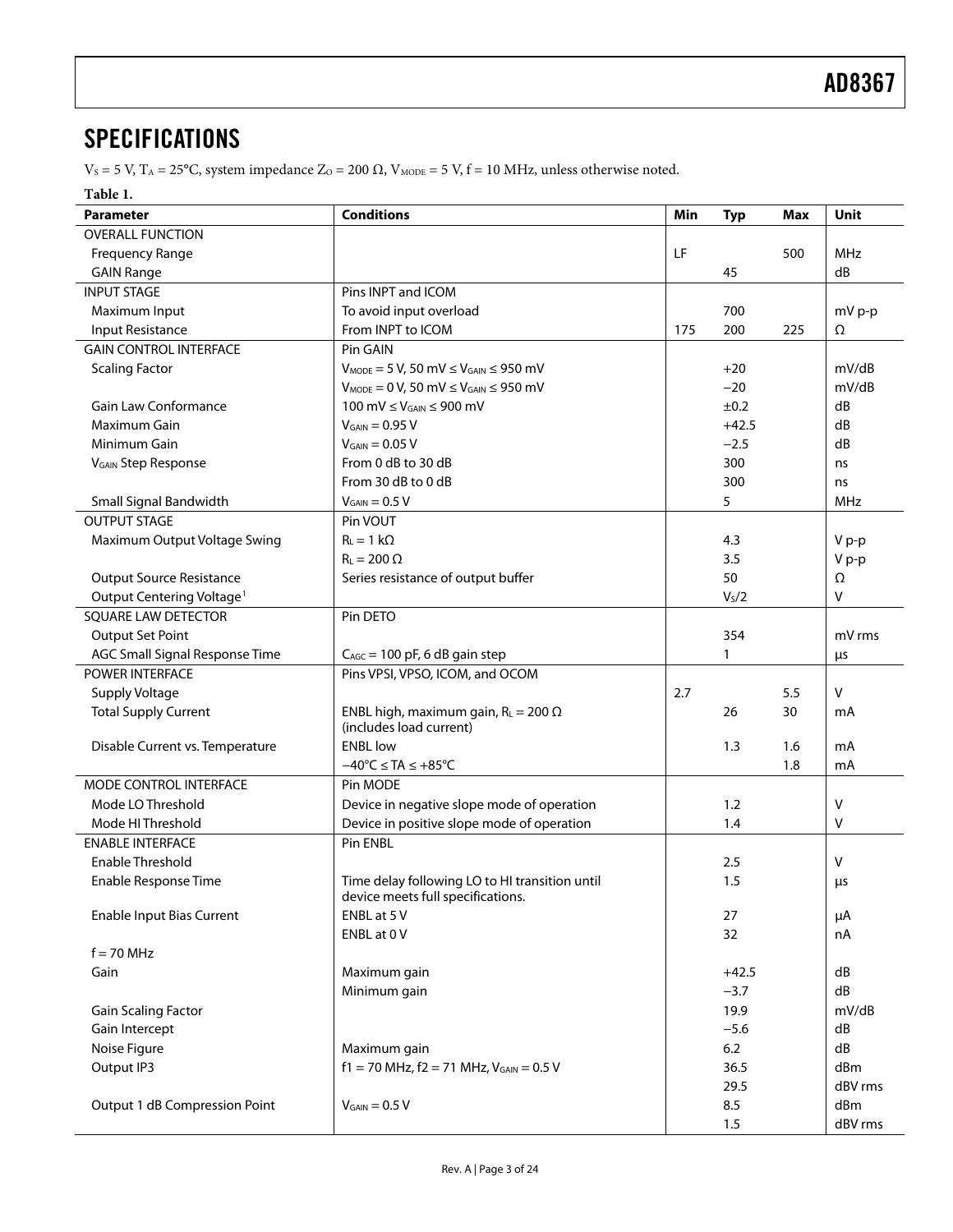<span id="page-3-0"></span>

| <b>Parameter</b>              | <b>Conditions</b>                                  | Min | <b>Typ</b> | <b>Max</b> | Unit            |
|-------------------------------|----------------------------------------------------|-----|------------|------------|-----------------|
| $f = 140$ MHz                 |                                                    |     |            |            |                 |
| Gain                          | Maximum gain                                       |     | $+43.5$    |            | dB              |
|                               | Minimum gain                                       |     | $-3.6$     |            | dB              |
| <b>Gain Scaling Factor</b>    |                                                    |     | 19.7       |            | mV/dB           |
| Gain Intercept                |                                                    |     | $-5.3$     |            | dB              |
| Noise Figure                  | Maximum gain                                       |     | 7.4        |            | dB              |
| Output IP3                    | $f1 = 140$ MHz, $f2 = 141$ MHz, $V_{GAIN} = 0.5$ V |     | 32.7       |            | dBm             |
|                               |                                                    |     | 25.7       |            | dBV rms         |
| Output 1 dB Compression Point | $V_{GAIN} = 0.5 V$                                 |     | 8.4        |            | dBm             |
|                               |                                                    |     | 1.4        |            | dBV rms         |
| $f = 190$ MHz                 |                                                    |     |            |            |                 |
| Gain                          | Maximum gain                                       |     | $+43.5$    |            | dB              |
|                               | Minimum gain                                       |     | $-3.8$     |            | dB              |
| <b>Gain Scaling Factor</b>    |                                                    |     | 19.6       |            | mV/dB           |
| Gain Intercept                |                                                    |     | $-5.3$     |            | dB              |
| Noise Figure                  | Maximum gain                                       |     | 7.5        |            | dB              |
| Output IP3                    | $f1 = 190$ MHz, $f2 = 191$ MHz, $V_{GAIN} = 0.5$ V |     | 30.9       |            | dBm             |
|                               |                                                    |     | 23.9       |            | dBV rms         |
| Output 1 dB Compression Point | $V_{GAIN} = 0.5 V$                                 |     | 8.4        |            | dBm             |
|                               |                                                    |     | 1.4        |            | dBV rms         |
| $f = 240$ MHz                 |                                                    |     |            |            |                 |
| Gain                          | Maximum gain                                       |     | $+43$      |            | dB              |
|                               | Minimum gain                                       |     | $-4.1$     |            | $\overline{AB}$ |
| <b>Gain Scaling Factor</b>    |                                                    |     | 19.7       |            | mV/dB           |
| Gain Intercept                |                                                    |     | $-5.2$     |            | dB              |
| Noise Figure                  | Maximum gain                                       |     | 7.6        |            | dB              |
| Output IP3                    | $f1 = 240$ MHz, $f2 = 241$ MHz, $V_{GAIN} = 0.5$ V |     | 29.2       |            | dBm             |
|                               |                                                    |     | 22.2       |            | dBV rms         |
| Output 1 dB Compression Point | $V_{GAIN} = 0.5 V$                                 |     | 8.1        |            | dBm             |
|                               |                                                    |     | 1.1        |            | dBV rms         |

 $^1$  The output dc centering voltage is normally set at Vs/2 and can be adjusted by applying a voltage to DECL.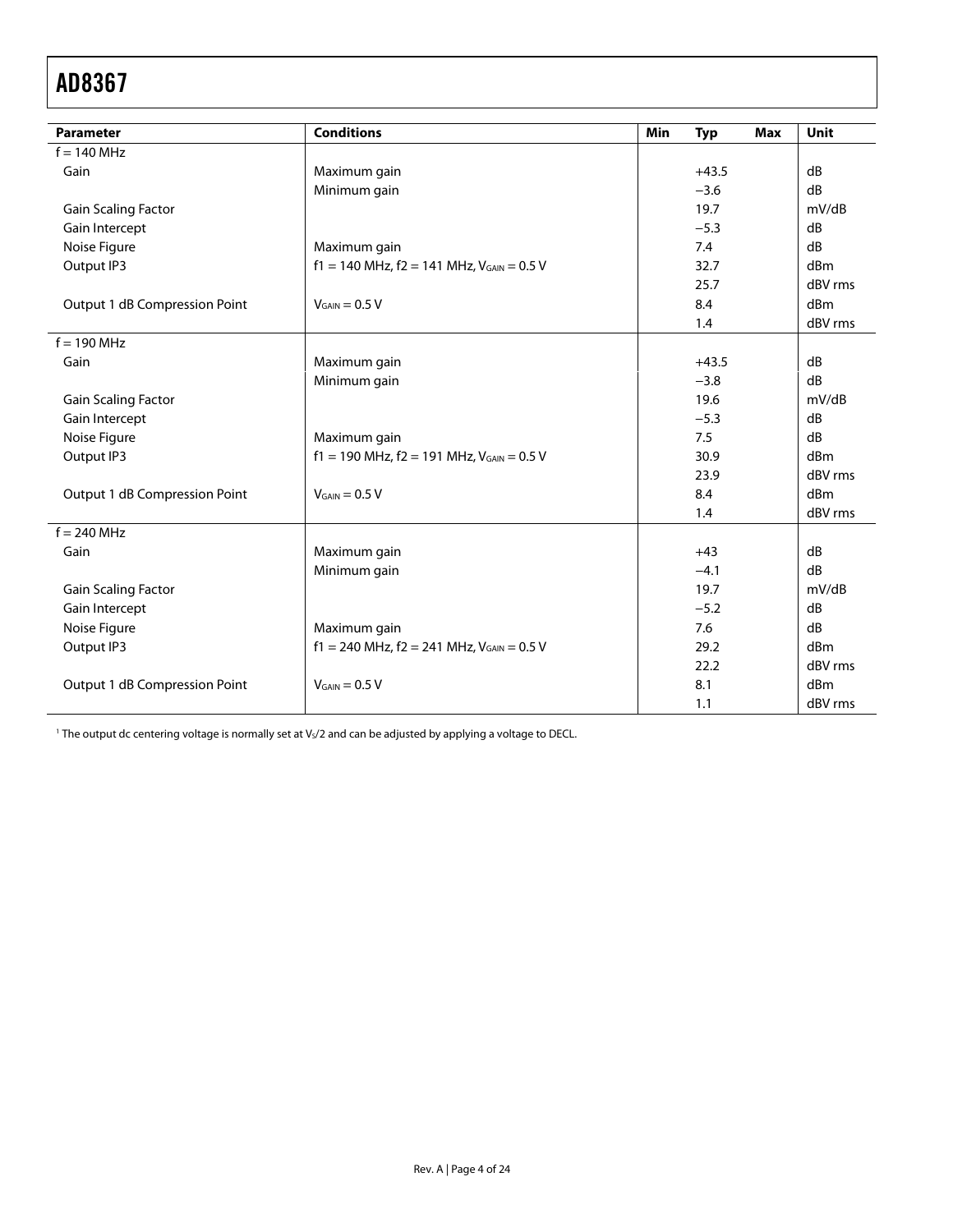# <span id="page-4-0"></span>ABSOLUTE MAXIMUM RATINGS

#### **Table 2.**

| <b>Parameter</b>                             | Rating                               |
|----------------------------------------------|--------------------------------------|
| Supply Voltage VPSO, VPSI                    | 5.5V                                 |
| <b>ENBL Voltage</b>                          | $V_5 + 200$ mV                       |
| <b>MODE Select Voltage</b>                   | $V_5 + 200$ mV                       |
| V <sub>GAIN</sub> Control Voltage            | 1.2V                                 |
| Input Voltage                                | $\pm 600$ mV                         |
| Internal Power Dissipation                   | 250 mW                               |
| $\theta$ ia                                  | 150°C/W                              |
| <b>Maximum Junction Temperature</b>          | $125^{\circ}$ C                      |
| <b>Operating Temperature Range</b>           | $-40^{\circ}$ C to $+85^{\circ}$ C   |
| Storage Temperature Range                    | $-65^{\circ}$ C to +150 $^{\circ}$ C |
| Lead Temperature Range<br>(Soldering 60 sec) | $300^{\circ}$ C                      |

Stresses above those listed under Absolute Maximum Ratings may cause permanent damage to the device. This is a stress rating only; functional operation of the device at these or any other conditions above those indicated in the operational section of this specification is not implied. Exposure to absolute maximum rating conditions for extended periods may affect device reliability.

#### **ESD CAUTION**

ESD (electrostatic discharge) sensitive device. Electrostatic charges as high as 4000 V readily accumulate on the human body and test equipment and can discharge without detection. Although this product features proprietary ESD protection circuitry, permanent damage may occur on devices subjected to high energy electrostatic discharges. Therefore, proper ESD precautions are recommended to avoid performance degradation or loss of functionality.

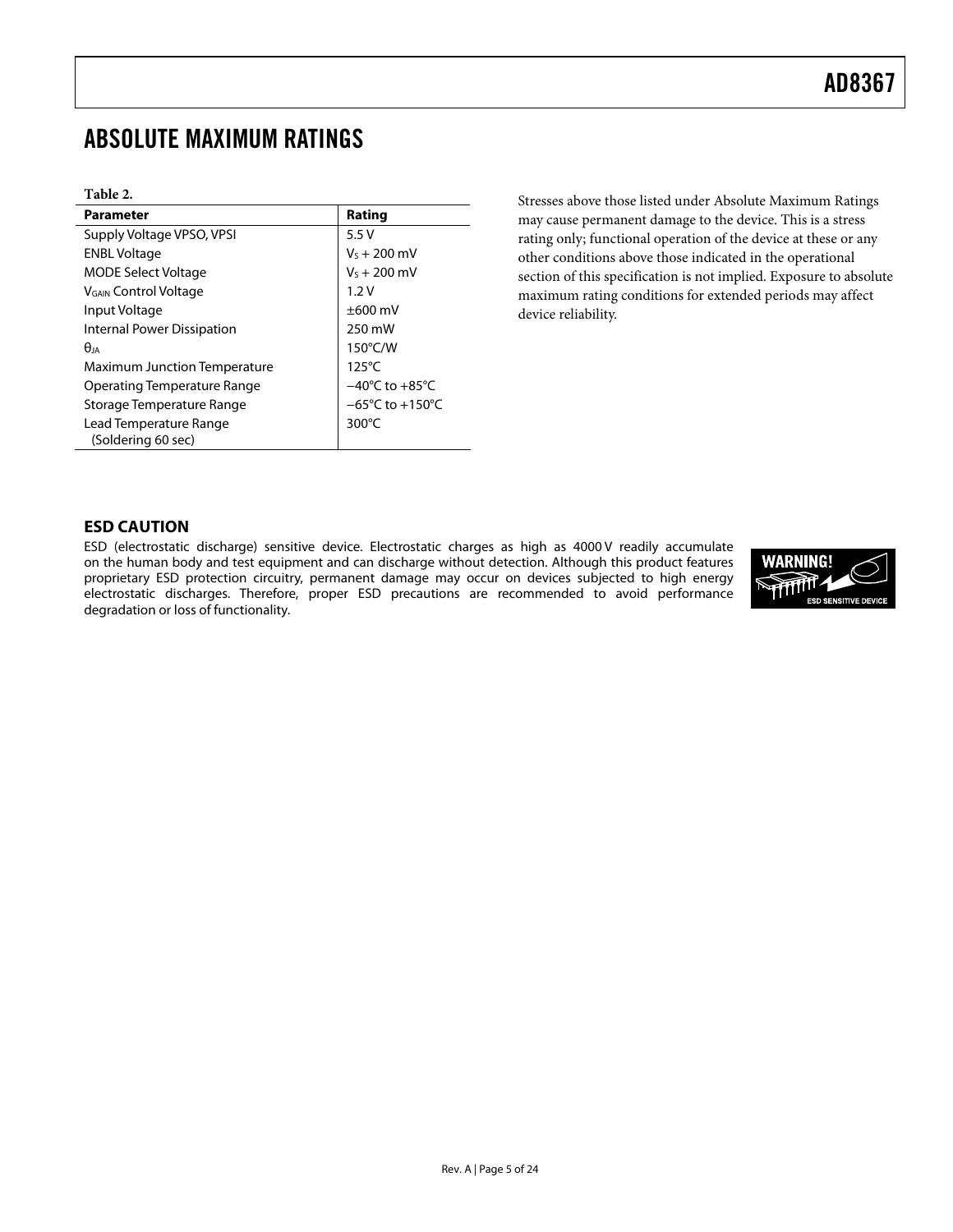l,

 $\overline{a}$ 

# <span id="page-5-0"></span>PIN CONFIGURATION AND FUNCTION DESCRIPTIONS



Figure 2. Pin Configuration

### **Table 3. Pin Function Descriptions**

| Pin No.        | Mnemonic    | <b>Description</b>                                                                                                                                                                    |
|----------------|-------------|---------------------------------------------------------------------------------------------------------------------------------------------------------------------------------------|
| 1, 7, 14       | <b>ICOM</b> | Signal Common. Connect to low impedance ground.                                                                                                                                       |
| 2              | ENBL        | A HI Activates the Device.                                                                                                                                                            |
| 3              | <b>INPT</b> | Signal Input. 200 $\Omega$ to ground.                                                                                                                                                 |
| $\overline{4}$ | <b>MODE</b> | Gain Direction Control. HI for positive slope; LO for negative slope.                                                                                                                 |
| 5              | GAIN        | Gain Control Voltage Input.                                                                                                                                                           |
| 6              | <b>DETO</b> | Detector Output. Provides output current for RSSI function and AGC control.                                                                                                           |
| 8              | <b>OCOM</b> | Power Common. Connect to low impedance ground.                                                                                                                                        |
| 9              | <b>DECL</b> | Output Centering Loop Decoupling Pin.                                                                                                                                                 |
| 10             | <b>VOUT</b> | Signal Output. To be externally ac-coupled to load.                                                                                                                                   |
| 11             | <b>VPSO</b> | Positive Supply Voltage. 2.7 V to 5.5 V. VPSI and VPSO are tied together internally with back-to-back<br>PN junctions. They should be tied together externally and properly bypassed. |
| 12             | <b>VPSI</b> | Positive Supply Voltage. 2.7 V to 5.5 V.                                                                                                                                              |
| 13             | <b>HPFL</b> | High-Pass Filter Connection. A capacitor to ground sets the corner frequency of the output offset control loop.                                                                       |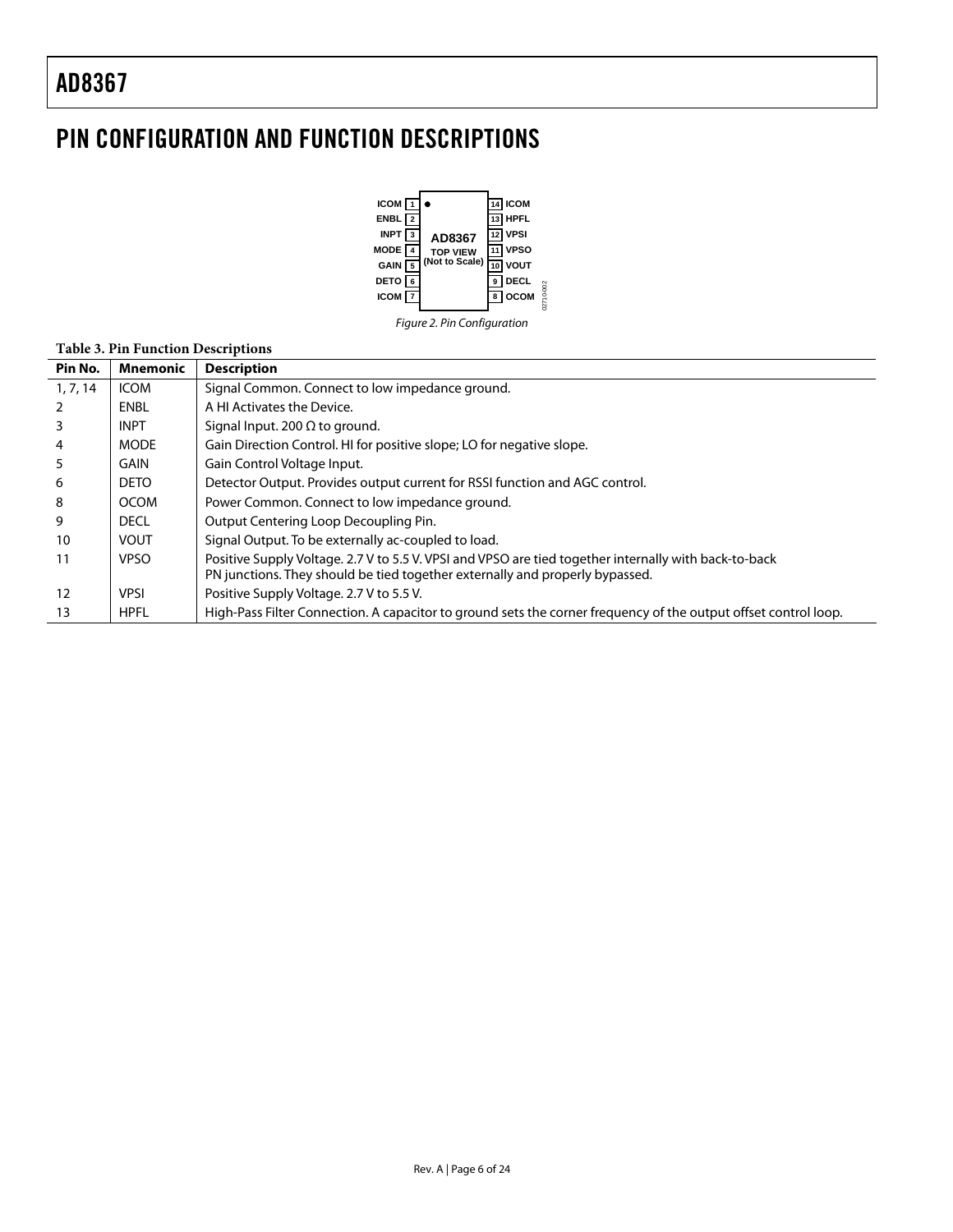### <span id="page-6-0"></span>TYPICAL PERFORMANCE CHARACTERISTICS

 $V<sub>S</sub> = 5$  V, T<sub>A</sub> = 25°C, system impedance Z<sub>O</sub> = 200 Ω, V<sub>MODE</sub> = 5 V, unless otherwise noted.



Figure 3. Gain vs. Frequency for Values of VGAIN







Figure 5. Gain Conformance at 70 MHz for T = −40°C, +25°C, and +85°C



Figure 6. NF (re 200 Ω) vs. Frequency at Maximum Gain



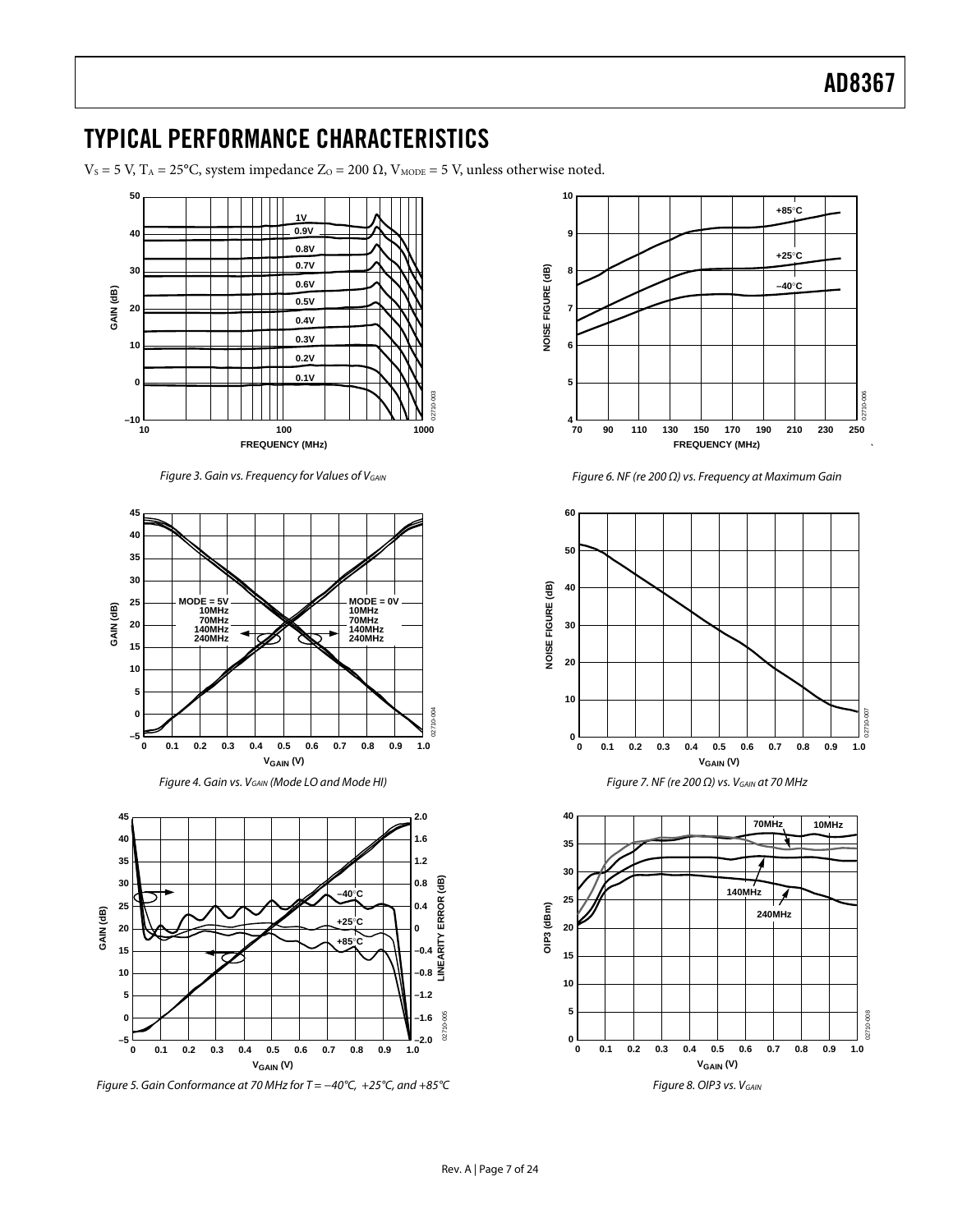



















Figure 14. Output Third-Order Intercept vs. Supply Voltage at 70 MHz,  $V_{GAIN} = 500$  mV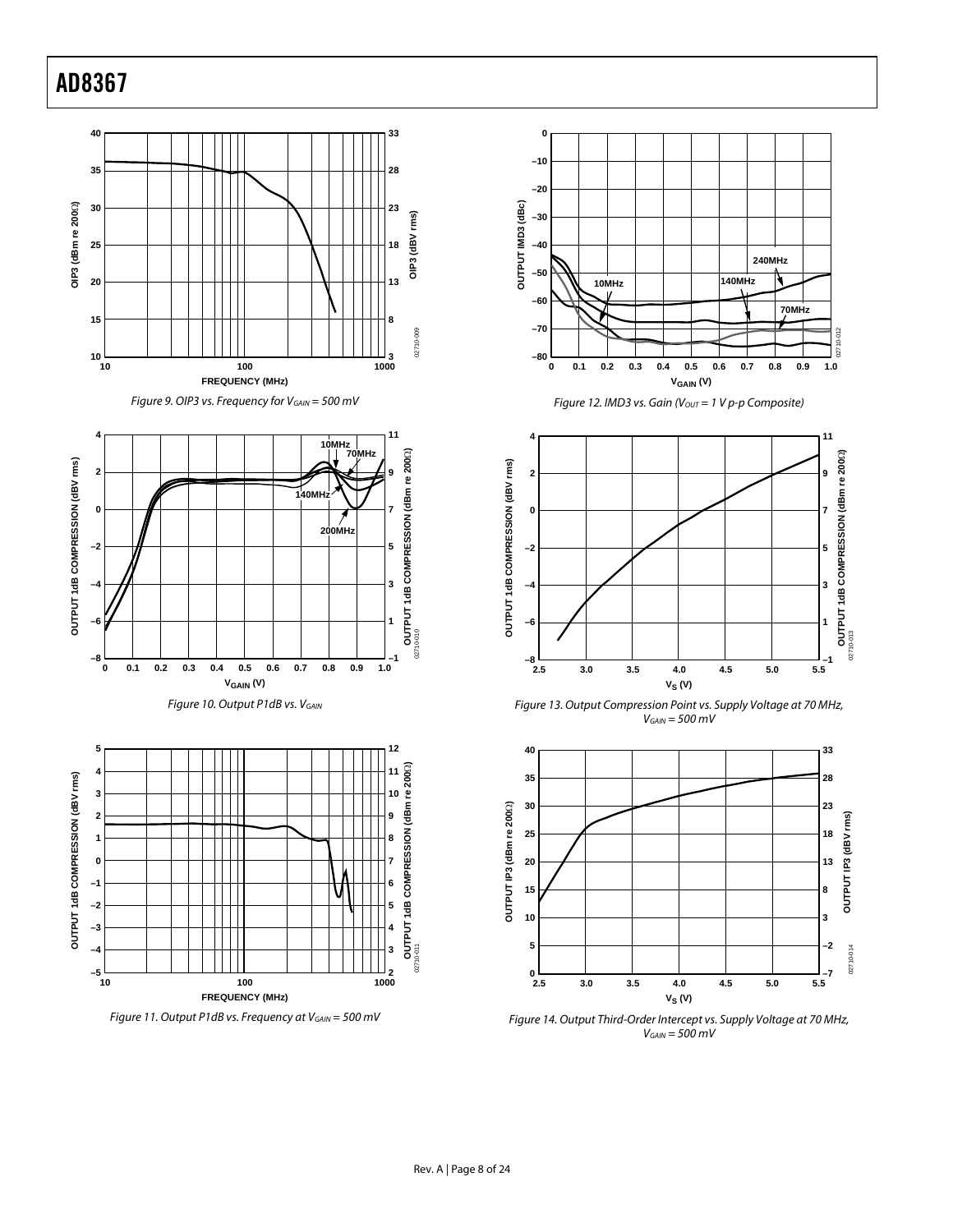





Figure 16. Input Reflection Coefficient vs. Frequency from 10 MHz to 500 MHz for Multiple Values of V<sub>GAIN</sub>



<span id="page-8-0"></span>Figure 17. Output Resistance and Series Reactance vs. Frequency at  $V_{GAIN} = 500$  mV



Figure 18. Output Reflection Coefficient vs. Frequency from 10 MHz to 500 MHz for Multiple Values of VGAIN



Figure 19. AGA Time Domain Response (3 dB Steps)



Figure 20. Gain vs. Frequency for Multiple Values of HPFL Capacitor at  $V_{GAIN} = 500$  mV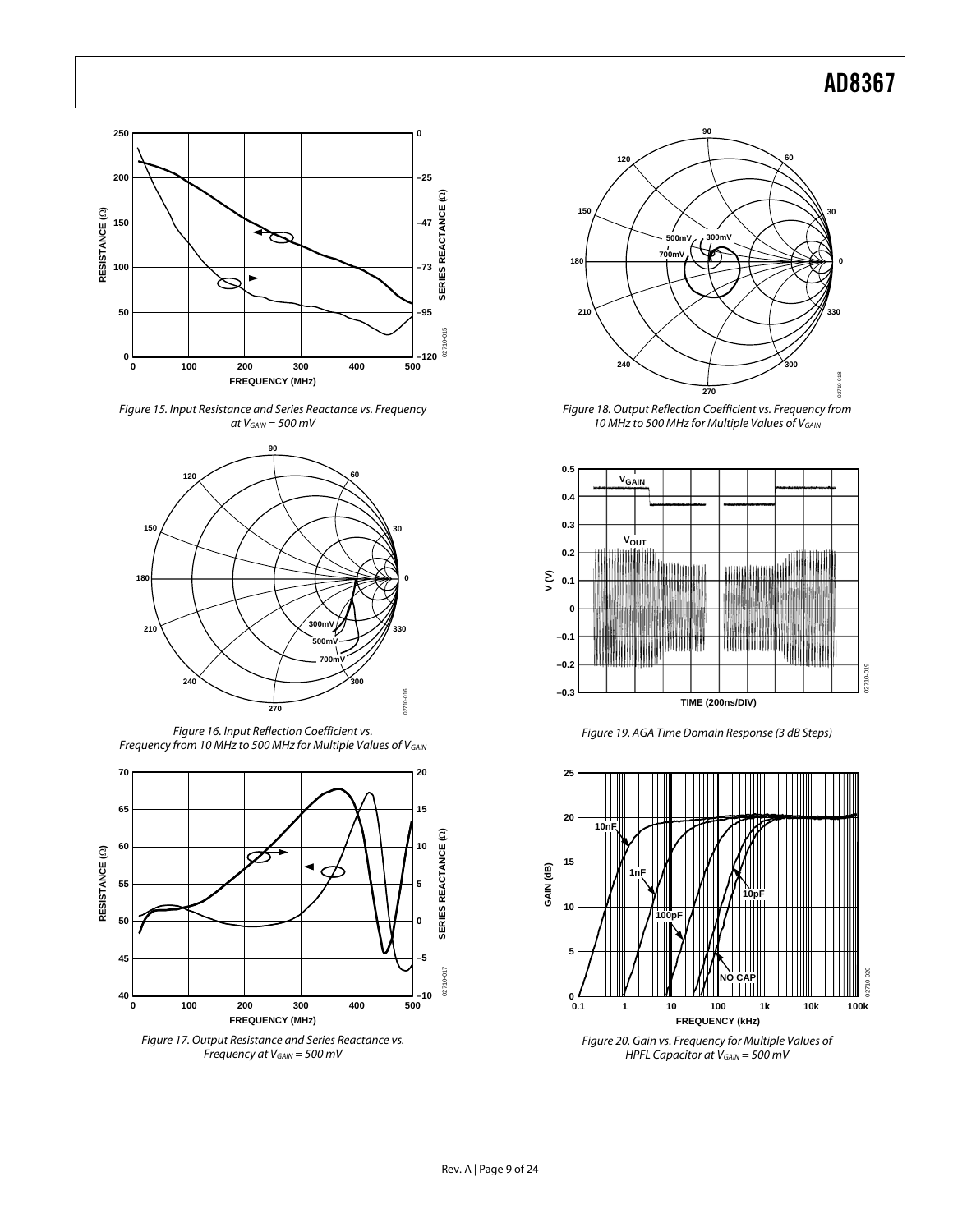

Figure 21. AGC RSSI (Voltage on DETO Pin) vs. Input Power at 10 MHz, 70 MHz, 140 MHz, and 240 MHz



Figure 23. AGC RSSI (Voltage on DETO Pin) vs. Input Power for Various Modulation Schemes



Figure 24. AGC Time Domain Response (3 dB Step)







Figure 26. Gain Intercept Distribution at 70 MHz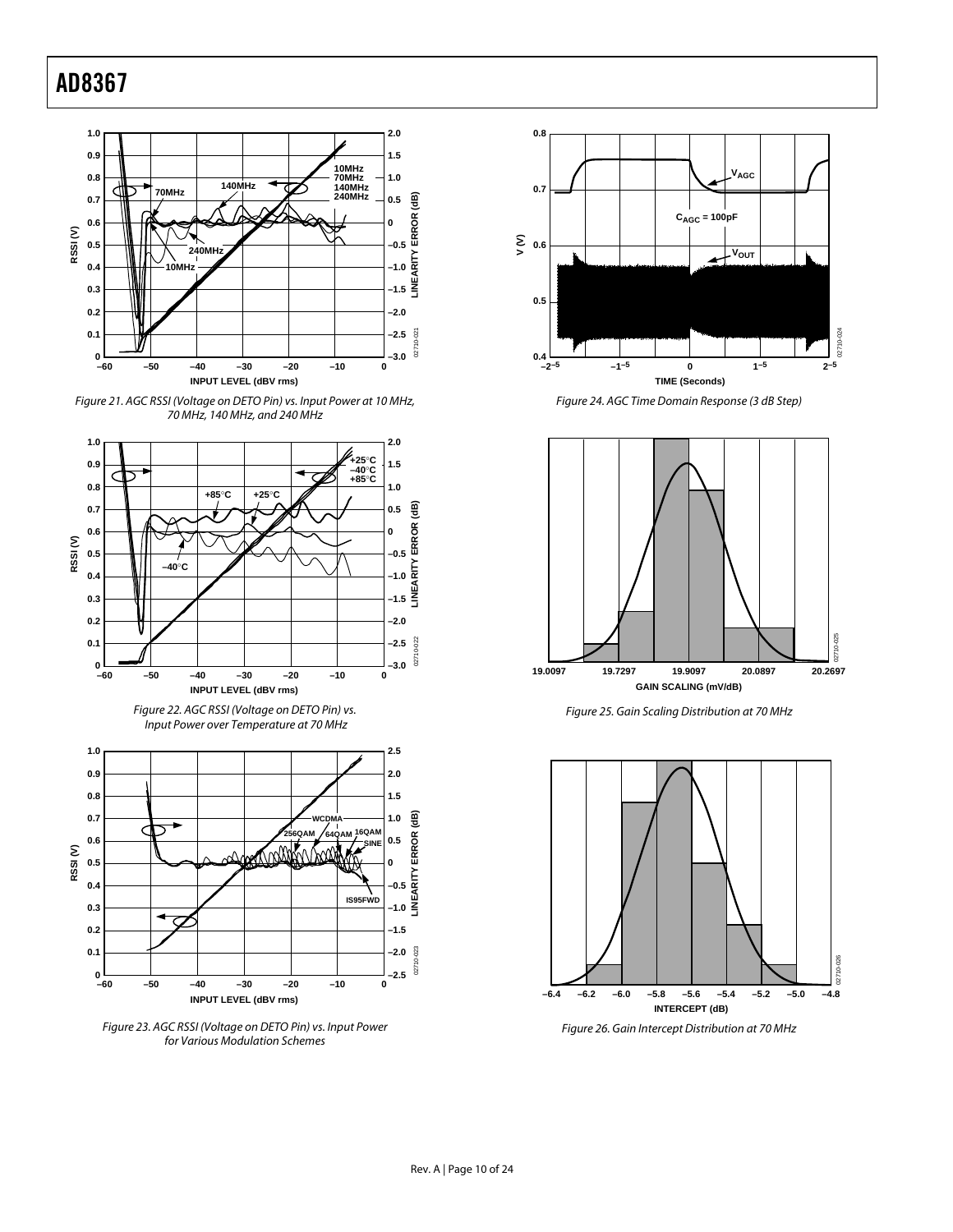### <span id="page-10-0"></span>THEORY OF OPERATION

The AD8367 is a variable gain, single-ended, IF amplifier based on Analog Devices' patented X-AMP architecture. It offers accurate gain control with a 45 dB span and a 3 dB bandwidth of 500 MHz. It can be configured as a traditional VGA with 50 dB/V gain scaling or as an AGC amplifier by using the built in rms detector. [Figure 27](#page-10-1) is a simplified block diagram of the amplifier. The main signal path consists of a voltage controlled 0 dB to 45 dB variable attenuator followed by a 42.5 dB fixed gain amplifier. The AD8367 is designed to operate optimally in a 200 Ω impedance system.



### <span id="page-10-2"></span><span id="page-10-1"></span>**INPUT ATTENUATOR AND GAIN CONTROL**

The variable attenuator consists of a 200  $\Omega$  single-ended resistive ladder that comprises of nine 5 dB sections and an interpolator that selects the attenuation factor. Each tap point down the ladder network further attenuates the input signal by a fixed decibel factor. Gain control is achieved by sensing different tap points with variable transconductance stages. Based on the gain control voltage, an interpolator selects which stage(s) are active. For example, if only the first stage is active, the 0 dB tap point is sensed; if the last stage is active, the 45 dB tap point is sensed. Attenuation levels that fall between tap points are achieved by having neighboring gm stages active simultaneously, creating a weighted average of the discrete tap point attenuations. In this way, a smooth, monotonic attenuation function is synthesized, that is, linear-in-dB with a very precise scaling.

The gain of the AD8367 can be an increasing or decreasing function of the control voltage, V<sub>GAIN</sub>, depending on whether the MODE pin is pulled up to the positive supply or down to ground. When the MODE pin is high, the gain increases with VGAIN, as shown in [Figure 28](#page-10-2). The ideal linear-in-dB scaled transfer function is given by

$$
Gain (dB) = 50 \times V_{GAN} - 5 \tag{1}
$$

where  $V_{\text{GAN}}$  is expressed in volts.

Equation 1 contains the gain scaling factor of 50 dB/V (20 mV/dB) and the gain intercept of −5 dB, which represents the extrapolated gain for  $V_{\text{GAN}} = 0$  V. The gain ranges from  $-2.5$  dB to +42.5 dB for V<sub>GAIN</sub> ranging from 50 mV to 950 mV. The

deviation from Equation 1, that is, the gain conformance error, is also illustrated in [Figure 28](#page-10-2). The ripples in the error are a result of the interpolation action between tap points. The AD8367 provides better than ±0.5 dB of conformance error over >40 dB gain range at 200 MHz

and ±1 dB at 400 MHz.



Figure 28. The gain function can be either an increasing or decreasing function of V<sub>GAIN</sub>, depending on the MODE pin.

The gain is a decreasing function of  $V_{\text{GAN}}$  when the MODE pin is low. [Figure 28](#page-10-2) also illustrates this mode, which is described by

$$
Gain (dB) = 45 - 50 \times V_{GAN}
$$
 (2)

This gain mode is required in AGC applications using the builtin, square-law level detector.

### **INPUT AND OUTPUT INTERFACES**

The AD8367 was designed to operate best in a 200  $\Omega$  impedance system. Its gain range, conformance law, noise, and distortion assume that 200  $\Omega$  source and load impedances are used. Interfacing the AD8367 to other common impedances (from 50  $\Omega$  used at radio frequencies to 1 k $\Omega$  presented by data converters) can be accomplished using resistive or reactive passive networks, whose design depends on specific system requirements, such as bandwidth, return loss, noise figure, and absolute gain range.

The input impedance of the AD8367 is nominally 200  $\Omega$ , determined by the resistive ladder network. This presents a 200  $\Omega$  dc resistance to ground, and, in cases where an elevated signal potential is used, ac coupling is necessary. The input signal level must not exceed 700 mV p-p to avoid overloading the input stage. The output impedance is determined by an internal 50 Ω damping resistor, as shown in [Figure 29](#page-11-1). Despite the fact that the output impedance is 50  $Ω$ , the AD8367 should still be presented with a load of 200  $\Omega$ . This implies that the load is mismatched, but doing so preserves the distortion performance of the amplifier.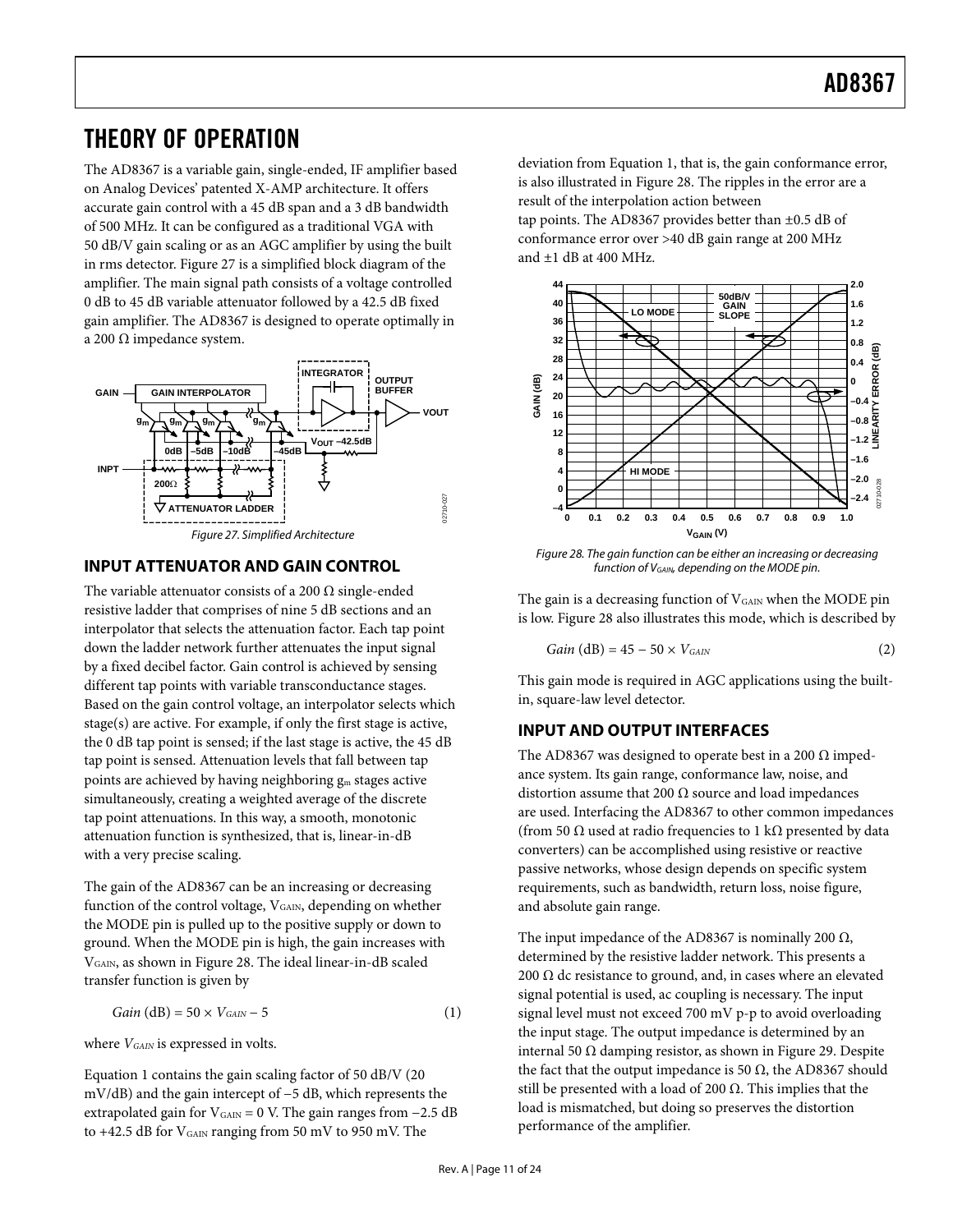<span id="page-11-0"></span>

Figure 29. A 50  $\Omega$  resistor is added to the output to prevent package resonance.

### <span id="page-11-1"></span>**POWER AND VOLTAGE METRICS**

<span id="page-11-2"></span>Although power is the traditional metric used in the analysis of cascaded systems, most active circuit blocks fundamentally respond to voltage. The relationship between power and voltage is defined by the impedance level. When input and output impedance levels are the same, power gain and voltage gain are identical. However, when impedance levels change between input and output, they differ. Thus, one must be very careful to use the appropriate gain for system chain analyses. Quantities such as OIP3 are quoted in dBV rms as well as dBm referenced to 200 Ω. The dBV rms unit is defined as decibels relative to 1 V rms. In a 200  $\Omega$  environment, the conversion from dBV rms to dBm requires the addition of 7 dB to the dBV rms value. For example, a 2 dBV rms level corresponds to 9 dBm.

### **NOISE AND DISTORTION**

Since the AD8367 consists of a passive variable attenuator followed by a fixed gain amplifier, the noise and distortion characteristics as a function of the gain voltage are easily predicted. The input-referred noise increases in proportion to the attenuation level. [Figure 30](#page-11-2) shows noise figure, NF, as a function of  $V_{\text{GAN}}$  for the MODE pin pulled high. The minimum NF of 7.5 dB occurs at maximum gain and increases 1 dB for every 1 dB reduction in gain. In receiver applications, the minimum NF should occur at the maximum gain where the received signal presumably is weak. At higher levels, a lower gain is needed, and the increased NF becomes less important.

<span id="page-11-3"></span>The input-referred distortion varies in a similar manner to the noise. [Figure 30](#page-11-2) illustrates how the third-order intercept point at the input, IIP3, behaves as a function of  $V_{\text{GAN}}$ . The highest IIP3 of 20 dBV rms (27 dBm re 200  $\Omega$ ) occurs at minimum gain. The IIP3 then decreases 1 dB for every 1 dB increase in gain. At lower levels, a degraded IIP3 is acceptable. Overall, the dynamic range, represented by the difference between IIP3 and NF, remains reasonably constant as a function of gain. The output distortion and compression are essentially independent of the gain. At low gains, when the input level is high, input overload can occur, causing premature distortion.



#### **OUTPUT CENTERING**

To maximize the ac swing at the output of the AD8367, the output level is centered midway between ground and the supply. This is achieved when the DECL pin is bypassed to ground via a shunt capacitor. The loop acts to suppress deviations from the reference at outputs below its corner frequency while not affecting signals above it, as shown in [Figure 31](#page-11-3). The maximum corner frequency with no external capacitor is 500 kHz. The corner frequency can be lowered arbitrarily by adding an external capacitor, C<sub>HP</sub>:

$$
f_{HP}(\text{kHz}) = \frac{10}{C_{HP}(\text{nF}) + 0.02} \tag{3}
$$

A 100  $\Omega$  in series with the C<sub>HP</sub> capacitor is recommended to de-Q the resonant tank that is formed by the bond-wire inductance and C<sub>HP</sub>. Failure to insert this capacitor can potentially cause oscillations at higher frequencies at high gain settings.



Figure 31. The dc output level is centered to midsupply by a control loop whose corner frequency is determined by CHP.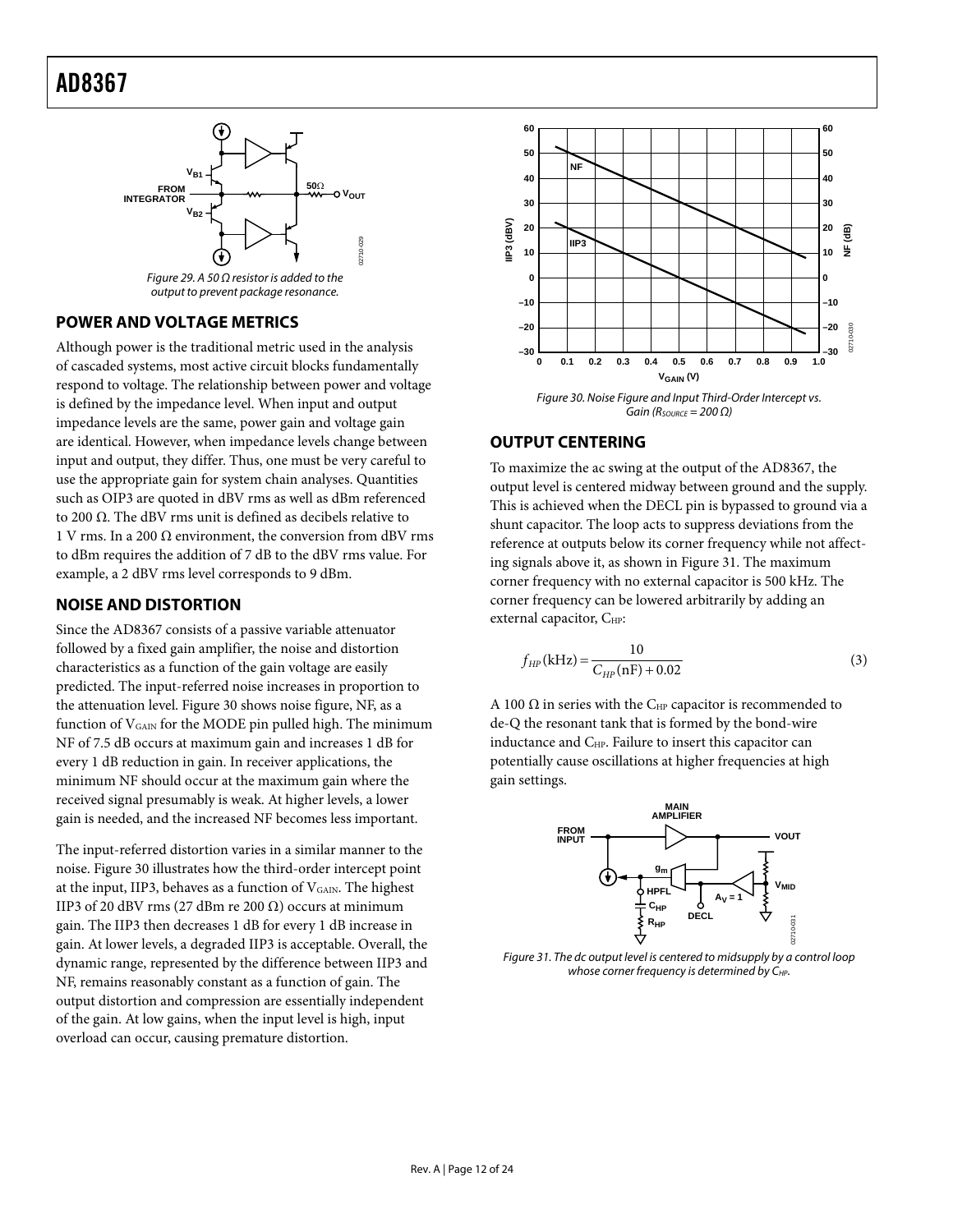### <span id="page-12-0"></span>**RMS DETECTION**

The AD8367 contains a square-law detector that senses the output signal and compares it to a calibrated setpoint of 354 mV rms, which corresponds to a 1 V p-p sine wave. This setpoint is internally set and cannot be modified to change the AGC setpoint and the resulting VOUT level without using additional external components. This is described in the [Modifying the AGC Setpoint](#page-15-1) section.

Any difference between the output and setpoint generates a current that is integrated by an external capacitor, CAGC, connected from the DETO pin to ground, to provide an AGC control voltage. There is also an internal 5 pF capacitor on the DETO pin.

The resulting voltage is used as an AGC bias. For this application, the MODE pin is pulled low and the DETO pin is tied to the GAIN pin. The output signal level is then regulated to 354 mV rms. The AGC bias represents a calibrated rms measure of the received signal strength (RSSI). Since in AGC mode the output signal is forced to the 354 mV rms setpoint (−9.02 dBV rms), Equation 2 can be recast to express the strength of the received signal, V<sub>IN-RMS</sub>, in terms of the AGC bias V<sub>DETO</sub>.

$$
V_{IN-RMS} (dBV rms) = 54.02 + 50 \times V_{DETO}
$$
 (4)

where −54.02 dBV rms = −45 dB − 9.02 dBV rms.

For small changes in input signal level, VDETO responds with a characteristic single-pole time constant, τ<sub>AGC</sub>, which is proportional to C<sub>AGC</sub>.

$$
\tau_{AGC} (\mu s) = 10 \times C_{AGC} (nf)
$$
\n(5)

where the internal 5 pF capacitor is lumped with the external capacitor to give *CAGC*.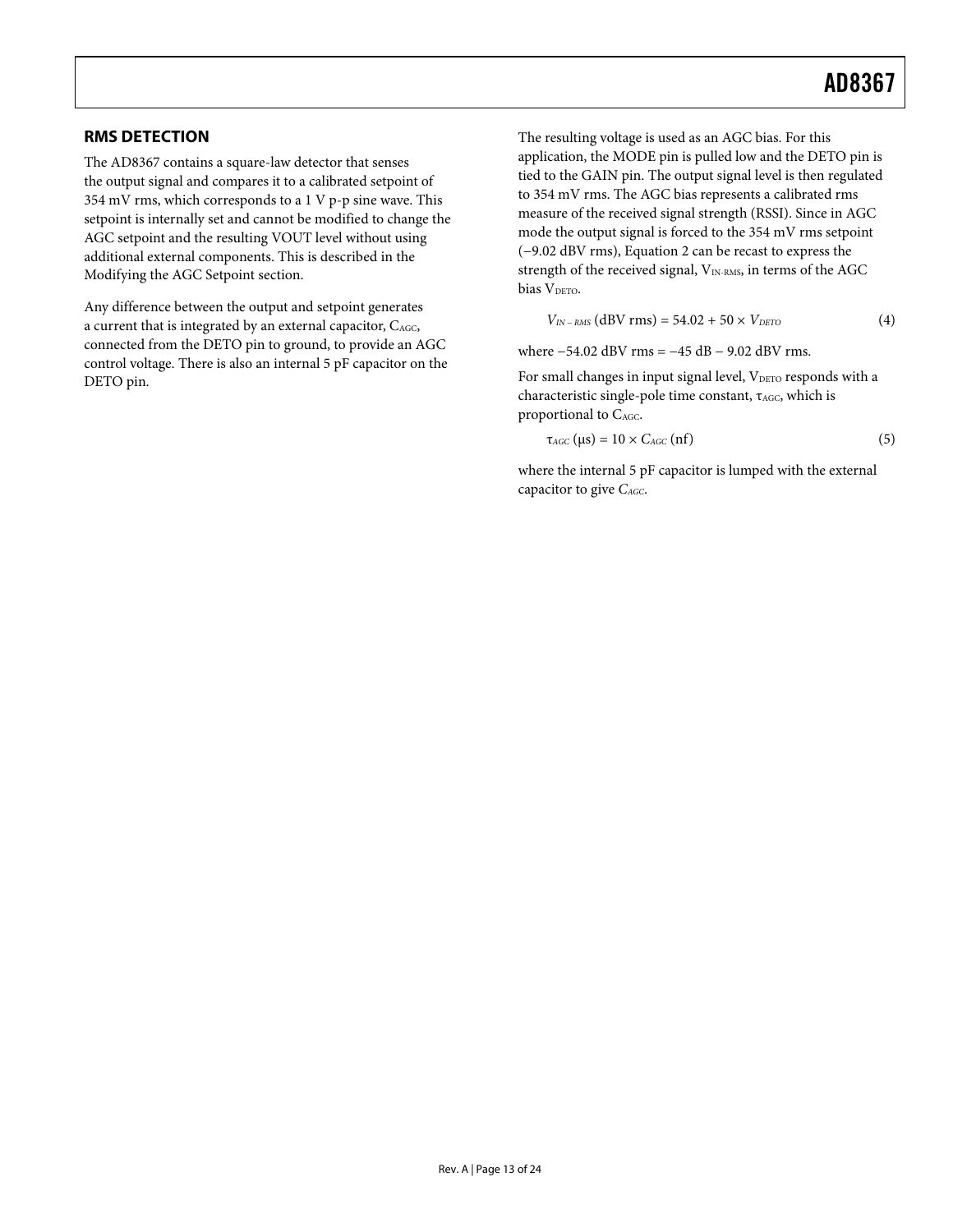### <span id="page-13-0"></span>APPLICATIONS

The AD8367 can be configured either as a VGA whose gain is controlled externally through the GAIN pin or as an AGC amplifier, using a supply voltage of 2.7 V to 5.5 V. The supply to the VPSO and VPSI pins should be decoupled using a low inductance, 0.1 μF surface-mount, ceramic capacitor as close as possible to the device. Additional supply decoupling can be provided by a small series resistor. A 10 nF capacitor from Pin DECL to Pin OCOM is recommended to decouple the output reference voltage.

### **INPUT AND OUTPUT MATCHING**

The AD8367 is designed to operate in a 200  $\Omega$  impedance system. The output amplifier is a low output impedance voltage buffer with a 50 Ω damping resistor to desensitize it from load reactance and parasitics. The quoted performance includes the voltage division between the 50 Ω resistor and the 200 Ω load. The AD8367 can be reactively matched to an impedance other than 200 Ω by using traditional step-up and step down matching networks or high quality transformers. [Table 4](#page-13-1) lists the 50 Ω S-parameters for the AD8367 at a  $V_{\text{GAN}} = 750$  mV.

[Figure 32](#page-13-2) illustrates an example where the AD8367 is matched to 50  $\Omega$  at 140 MHz. As shown in the Smith Chart, the input matching network shifts the input impedance from  $Z_{\text{IN}}$  to 50  $\Omega$ with an insertion loss of <2 dB over a 5 MHz bandwidth. For the output network, the 50  $\Omega$  load is made to present 200  $\Omega$  to the AD8367 output. [Table 5](#page-13-3) provides the component values required for 50  $Ω$  matching at several frequencies of interest.

When added loss and noise can be tolerated, a resistive pad can be used to provide broadband, near-matched impedances at the device terminals and the terminations.

Minimum-loss, L-pad networks are used on the evaluation board (see [Figure 45](#page-19-1)) to allow easy interfacing to standard 50 Ω test equipment. Each pad introduces an 11.5 dB power loss (5.5 dB voltage loss).



**fC = 140MHz, ZIN = 197 – j34.2, RSOURCE = 50**Ω



Figure 32. Reactive Matching Example for  $f = 140$  MHz

<span id="page-13-1"></span>

| <b>Frequency (MHz)</b> | S11                          | <b>S21</b>                | <b>S12</b>                    | <b>S22</b>                   |  |  |  |
|------------------------|------------------------------|---------------------------|-------------------------------|------------------------------|--|--|--|
| 10                     | $0.04 \angle -43.8^{\circ}$  | 41.1 $\angle$ 178.8°      | $0.0003 \angle 76.1^{\circ}$  | $0.56 \angle -179.3^{\circ}$ |  |  |  |
| 70                     | $0.09 \angle -81.5^{\circ}$  | 43.6 $\angle$ 163.4°      | $0.0002 \angle 63.7^{\circ}$  | $0.55 \angle +176.1^{\circ}$ |  |  |  |
| 140                    | $0.17 \angle -103.4^{\circ}$ | 48.0 $/$ 141.4 $^{\circ}$ | $0.0009 \angle 130.8^{\circ}$ | $0.56 \angle +170.2^{\circ}$ |  |  |  |
| 190                    | $0.21 \angle -111.7^{\circ}$ | 47.5 $\angle$ 124.0°      | $0.0017 \angle 96.8^{\circ}$  | $0.54 \angle +166.5^{\circ}$ |  |  |  |
| 240                    | $0.26 \angle -103.8^{\circ}$ | 48.3 $\angle$ 107.6°      | $0.0018 \angle 113.5^{\circ}$ | $0.48 \angle +164.6^{\circ}$ |  |  |  |

<span id="page-13-2"></span>

**Table 5. Reactive Matching Components for a 50**  $\Omega$  **System where Rsource = 50**  $\Omega$ **, RLOAD = 50**  $\Omega$ 

<span id="page-13-3"></span>

| <b>Frequency (MHz)</b> | <b>XS<sub>IN</sub></b> | $XP_{IN}(pF)$ | $XS_{\text{OUT}}(pF)$ | XP <sub>OUT</sub> |
|------------------------|------------------------|---------------|-----------------------|-------------------|
| 10                     | 1.5 µH                 | 120           | 180                   | $1.8 \mu H$       |
| 70                     | 220 nH                 | 15            | 27                    | 270 nH            |
| 140                    | 100 nH                 | 8.2           | 13                    | 120 nH            |
| 190                    | 82 nH                  | 2.7           | 10                    | 100 nH            |
| 240                    | 68 nH                  | 1.5           |                       | 82 nH             |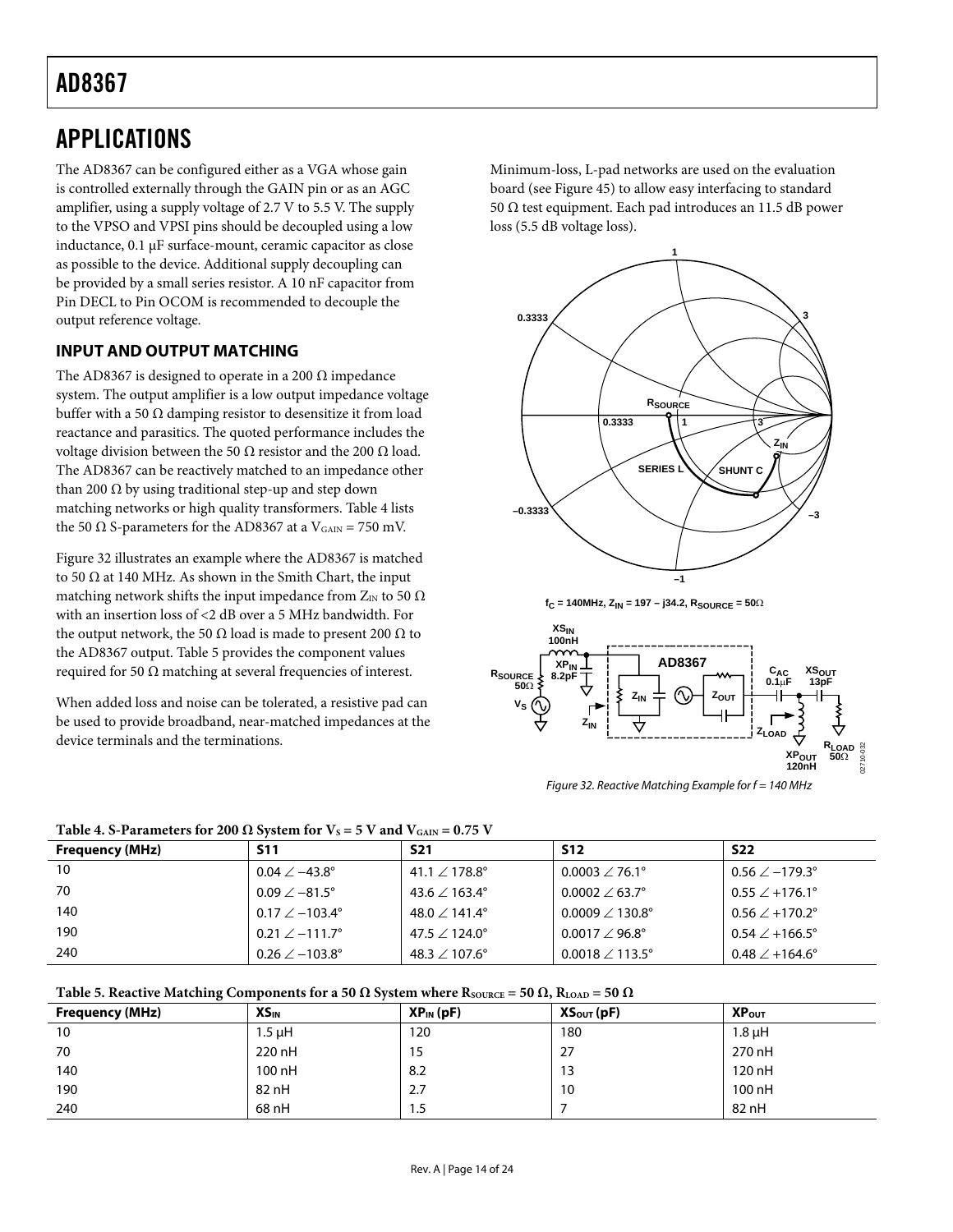### <span id="page-14-0"></span>**VGA OPERATION**

The AD8367 is a general-purpose VGA suitable for use in a wide variety of applications where voltage control of gain is needed. While having a 500 MHz bandwidth, its use is not limited to high frequency signal processing. Its accurate, temperature- and supply-stable linear-in-dB scaling is valuable wherever it is important to have a more dependable response to the control voltage than is usually offered by VGAs of this sort. For example, there is no preclusion to its use in speech-bandwidth systems.

[Figure 33](#page-14-1) shows the basic connections. The C<sub>HP</sub> capacitor at Pin HPFL can be used to alter the high-pass corner frequency of the signal path and is associated with the offset control loop that eliminates the inherent variation in the internal dc balance of the signal path as the gain is varied (offset ripple). This frequency should be chosen to be about a decade below the lowest frequency component of the signal. If made much lower than necessary, the offset loop is not able to track the variations that occur when there are rapid changes in  $V_{\text{GAN}}$ . The control of offset is important even when the output is ac-coupled because of the potential reduction of the upper and lower voltage range at this pin.

However, in many applications these components are unnecessary because an internal network provides a default high-pass corner of about 500 kHz. For  $C_{HP} = 1$  nF, the modified corner is at ~10 kHz; it scales downward with increasing capacitance. [Figure 20](#page-8-0) shows representative response curves for the indicated component values.



Figure 33. Basic Connections for Voltage Controlled Gain Mode

### <span id="page-14-2"></span><span id="page-14-1"></span>**MODULATED GAIN MODE**

The AD8367 can be used as a means of modulating the signal level. Keep in mind, however, that the gain is a nonlinear (exponential) function of  $V_{\text{GAN}}$ ; thus, it is not suitable for normal amplitude-modulation functions. The small signal bandwidth of the gain interface is ~5 MHz, and the slew rate is of the order of  $\pm 500$  dB/ $\mu$ s. During gain slewing from close to minimum to maximum gain (or vice versa), the internal interpolation processes in an X-AMP-based VGA rapidly scan the full range of gain values. The gain and offset ripple associated with this process can cause transient disturbances in the output. Therefore, it is inadvisable to use high amplitude pulse drives with rise and fall times below 200 ns.

### **AGC OPERATION**

The AD8367 can be used as an AGC amplifier, as shown in [Figure 34](#page-14-2). For this application, the accurate internal, square-law detector is employed. The output of this detector is a current that varies in polarity, depending on whether the rms value of the output is greater or less than its internally-determined setpoint of 354 mV rms. This is 1 V p-p for sine-wave signals, but the peak amplitude for other signals, such as Gaussian noise, or those carrying complex modulation, is invariably somewhat greater. However, for all waveforms having a crest factor of <5, and when using a supply voltage of 4.5 V to 5.5 V, the rms value is correctly measured and delivered at Vout. When using lower supplies, the rms value of  $V<sub>OUT</sub>$  is unaffected (the setpoint is determined by a band gap reference), but the peak crest factor capacity is reduced.

The gain pin is connected to the base of a transistor internally and thus requires only 1 μA of current drive. The output of the detector is delivered to Pin DETO. The detector can source up to 60 μA and can sink up to 11 μA. For a sine-wave output signal, and under conditions where the AGC loop is settled, the detector output also takes the form of a sine-wave, but at twice the frequency and having a mean value of 0. If the input to the amplifier increases, the mean of this current also increases and charges the external loop filter capacitor, CAGC, toward more positive voltages. Conversely, a reduction in  $V<sub>OUT</sub>$  below the setpoint of 354 mV rms causes this voltage to fall toward ground. The capacitor voltage is the AGC bias; this can be used as a received signal strength indicator (RSSI) output and is scaled exactly as  $V_{\text{GAIN}}$ , that is, 20 mV/dB.



A valuable feature of using a square law detector is that the RSSI voltage is a true reflection of signal power and can be converted to an absolute power measurement for any given source impedance. The AD8367 can thus be employed as a true-power meter, or decibel-reading ac voltmeter, as distinct from its basic amplifier function.

The AGC mode of operation requires that the correct gain direction is chosen. Specifically, the gain must fall as  $V_{\rm{AGC}}$ increases to restore the needed balance against the setpoint. Therefore, the MODE pin must be pulled low. This accurate leveling function is shown in [Figure 35,](#page-15-2) where the rms output is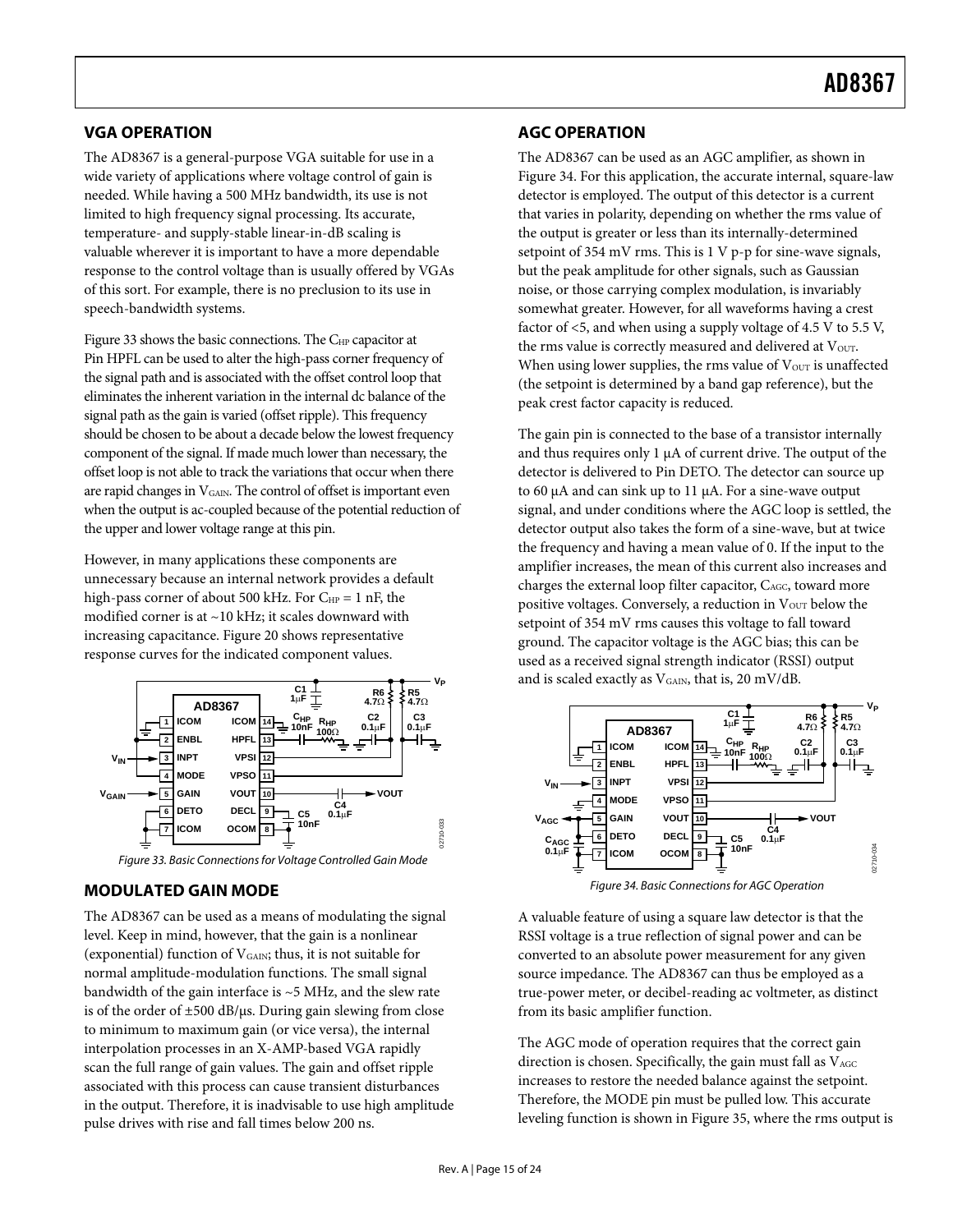<span id="page-15-0"></span>held to within 0.1 dB of the setpoint for >35 dB range of input levels.

The dynamics of this loop are controlled by C<sub>AGC</sub> acting in conjunction with an on-chip equivalent resistance, R<sub>AGC</sub>, of 10 kΩ which form an effective time-constant  $T_{AGC} = R_{AGC} C_{AGC}$ . The loop thus operates as a single-pole system with a loop bandwidth of  $1/(2\pi \text{ T}_{\text{AGC}})$ . Because the gain control function is linear in decibels, this bandwidth is independent of the absolute signal level. [Figure 36](#page-15-3) illustrates the loop dynamics for a 30 dB change in input signal level with  $C_{\text{AGC}} = 100 \text{ pF}$ .

<span id="page-15-2"></span>

<span id="page-15-4"></span><span id="page-15-1"></span>Figure 36. AGC Response to a 32 dB Step in Input Level ( $f = 50$  MHz)

<span id="page-15-3"></span>It is important to understand that RAGC does not act as if in shunt with CAGC. Rather, the error-correction process is that of a true integrator, to guarantee an output that is exactly equal in rms amplitude to the specified setpoint. For large changes in input level, the integrating action of this loop is most apparent. The slew rate of  $V_{\text{AGC}}$  is determined by the peak output current from the detector and the capacitor. Thus, for a representative value of  $C_{\text{AGC}} = 3$  nF, this rate is about 20 V rms or 10 dB/ $\mu$ s, while the small-signal bandwidth is 1 kHz.

Most AGC loops incorporating a true error-integrating technique have a common weakness. When driven from an increasingly larger signal, the AGC bias increases to reduce the gain. However, eventually the gain falls to its minimum value, for which further increase in this bias has no effect on the gain. That is, the voltage on the loop capacitor is forced progressively higher because the detector output is a current, and the AGC bias is its integral. Consequently, there is always a precipitous increase in this bias voltage when the input to the AD8367 exceeds that value that overdrives the detector, and because the minimum gain is −2.5 dB, that happens for all inputs 2.5 dB greater than the setpoint of  $\sim$ 350 mV rms. If possible, the user should ensure that this limitation is preserved, preferably with a guard-band of 5 dB to 10 dB below overload

In some cases, if driven into AGC overload, the AD8367 requires unusually long times to recover; that is, the voltage at DETO remains at an abnormally high value and the gain is at its lowest value. To avoid this situation, it is recommended that a clamp be placed on the DETO pin, as shown in [Figure 37](#page-15-4).



Figure 37. External Clamp to Prevent AGC Overload. The resistive divider network, RA and RB, should be designed such that the base of Q1 is driven to 0.5 V.

### **MODIFYING THE AGC SETPOINT**

If an AGC setpoint other than the internal one is desired, an external detector must be used. [Figure 38](#page-16-0) shows a method that uses an external true-rms detector and error integrator to operate the AD8367 as a closed-loop AGC system with a usersettable operating level.

The AD8361 (U2) produces a dc output level that is proportional to the rms value of its input, taken as a sample of the AD8367 (U1) output. This dc voltage is compared to an externally-supplied setpoint voltage, and the difference is integrated by the AD820 (U3) to form the gain control voltage that is applied to the GAIN input of the AD8367 through the divider composed of R4 and R5. This divider is included in order to minimize overload recovery time of the loop by having the integrator saturate at a point that only slightly overdrives the gain control input of the AD8367. The scale factor at  $V_{AGC}$  is influenced by the values of R4 and R5; for the values shown, the factor is 86 mV/dB.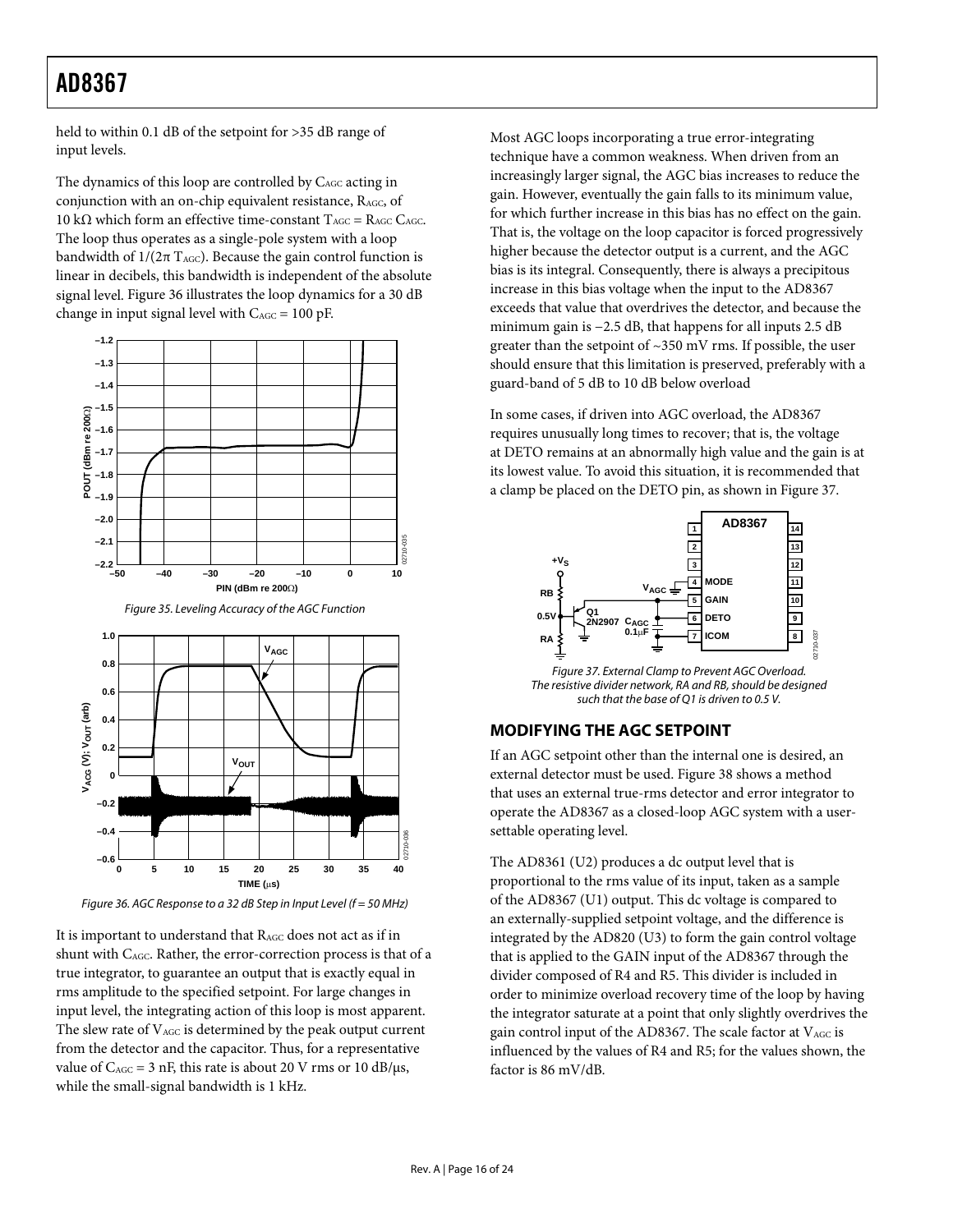

Figure 38. Example of Using an External Detector to Form an AGC Loop

<span id="page-16-0"></span>Note that in this circuit the AD8367's MODE pin must be pulled high to obtain correct feedback polarity because the integrator inverts the polarity of the feedback signal.

The relationship between the setpoint voltage and the rms output voltage of the AD8367 is

$$
V_{OUT-RMS} = V_{SET} \times \frac{(R1 + 225)}{225 \times 7.5}
$$
 (6)

where 225 is the input resistance of the AD8361 and 7.5 is its conversion gain. For  $RI = 200 \Omega$ , this reduces to  $V_{OUT-RMS} = V_{SET}$  $\times$  0.25.

Capacitor C2 sets the averaging time for the rms detector. This should be made long enough to provide sufficient smoothing of the detector's output in the presence of the modulation on the RF signal. A level fluctuation of less than 1 dB (<5% to 10%) p-p at the AD8361's output is a reasonable value. A considerably longer time constant needlessly lowers the AGC bandwidth, while a short time constant can degrade the accuracy of the true-rms measurement process. Components C1, R2, and R3 set the control loop's bandwidth and stability. The maximum stable loop bandwidth is limited by the rms detector's averaging time constant as previously discussed.

<span id="page-16-1"></span>For an input signal consisting of a 4.096 MS/s QPSK modulated carrier, the relationship between VSET and the output power for this setup is shown in [Figure 39](#page-16-1). The exponential shape reflects the linear-in-magnitude response of the AD8361. The adjacent channel power ratio (ACPR) as a function of output power is illustrated in [Figure 40.](#page-17-0) The minima occur where the distortion and integrated noise powers cross over.

The component values shown in [Figure 38](#page-16-0) were chosen for a 64-QAM signal at 500 kS/s at a carrier frequency of 150 MHz. The response time of the loop as shown is roughly 5 ms for an abrupt input level change of 40 dB. [Figure 41](#page-17-1) shows the dynamic performance of the loop with a step-modulated CW signal applied to the input for a  $V<sub>SET</sub>$  of about 1 V.

For a linear-in-dB response, detectors such as the AD8318 or the AD8362 can be used in place of the AD8361.



Figure 39. AGC Setpoint Voltage vs. Output Power (QPSK: 4.096 MS/s; α = 0.22; 1 User)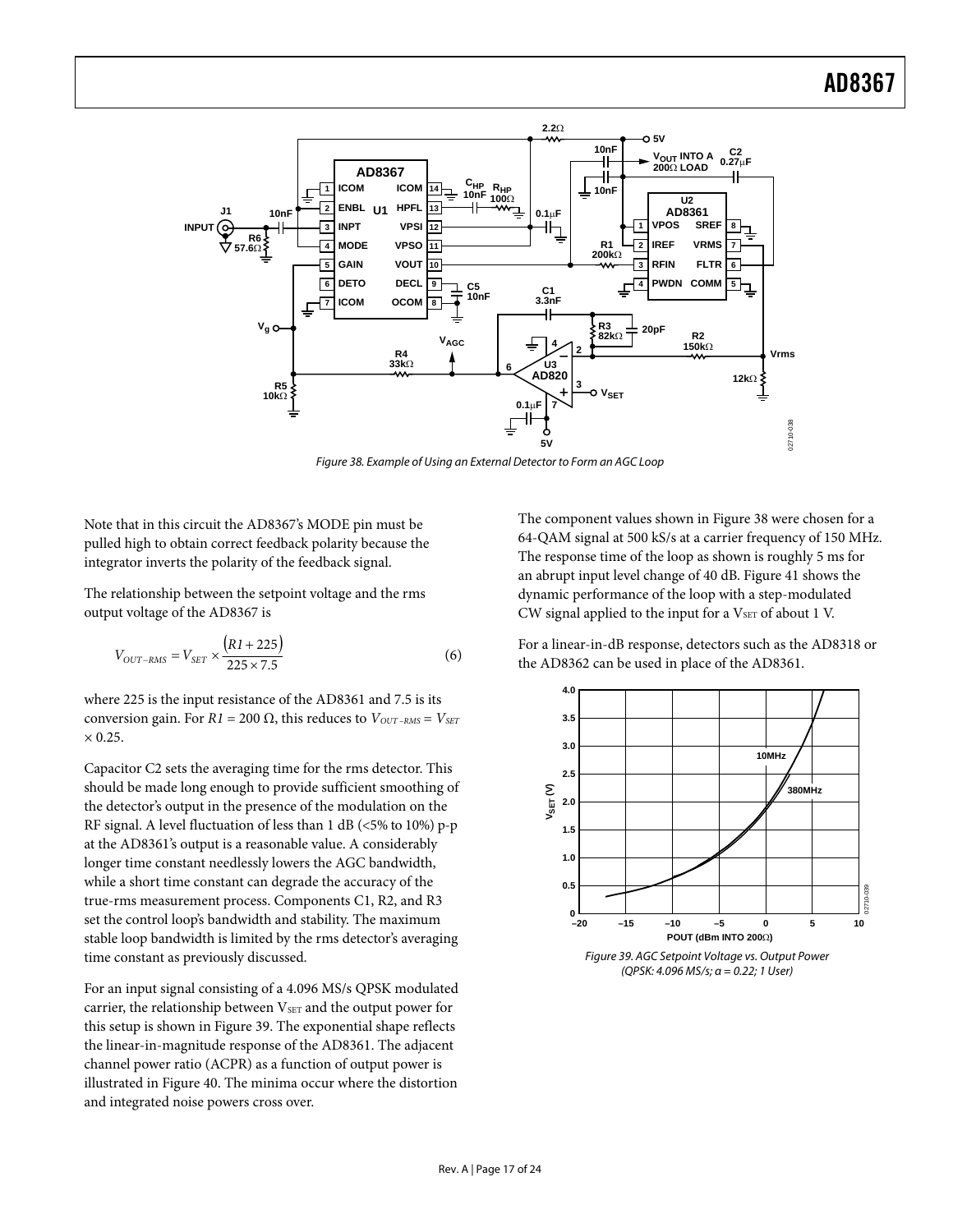



Figure 41. AGC Dynamic Response: 8367 AGC with an External Detector

#### <span id="page-17-1"></span><span id="page-17-0"></span>**Table 6. Suggested Component Values for External AGC Detector Circuit**

| $\tilde{ }$<br><b>Modulation Type</b> | Rate Sys/s | $C1(\mu F)$ | $C2(\mu F)$ | $R2$ (kΩ) | $R3$ (k $\Omega$ ) |
|---------------------------------------|------------|-------------|-------------|-----------|--------------------|
| <b>QPSK</b>                           | 1.23M      | 0.0022      | 0.033       | 150       | 62                 |
| <b>QPSK</b>                           | 4 M        | 0.0022      | 0.015       | 150       | 39                 |
| $\pi$ /4 DQPSK                        | 24.3 K     | 0.033       | 0.68        | 150       | 51                 |
| 64 QAM                                | 100K       | 0.015       | 1.5         | 150       | 51                 |
| 64 QAM                                | 500 K      | 0.0068      | 0.33        | 150       | 62                 |
| 64 QAM                                | 4 M        | 0.0022      | 0.068       | 150       | 100                |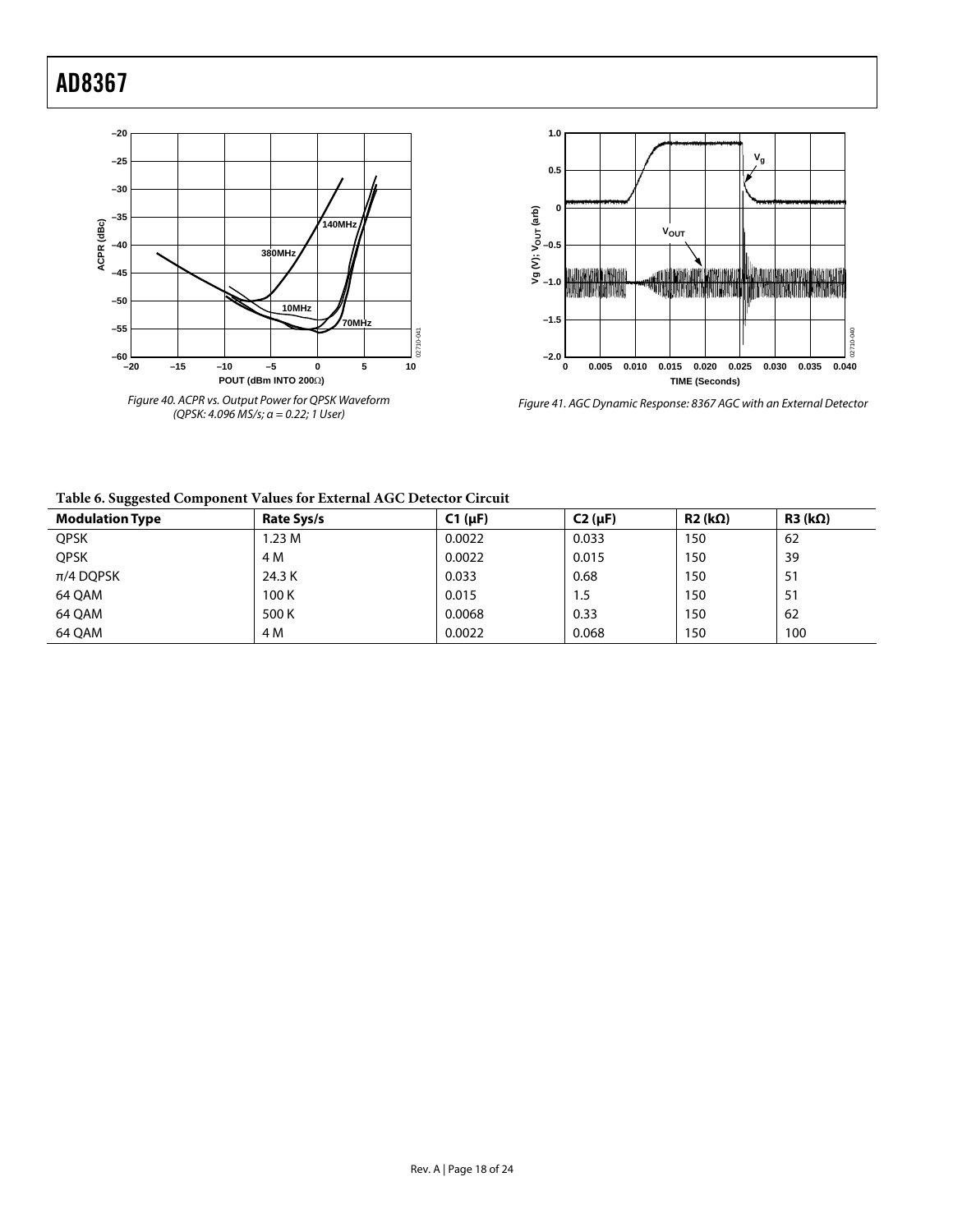### <span id="page-18-0"></span>**EVALUATION BOARD**

[Figure 42](#page-18-1) shows the schematic of the AD8367 evaluation board. The board is powered by a single supply of 2.7 V to 5.5 V.



Figure 42. Evaluation Board Schematic

<span id="page-18-1"></span>

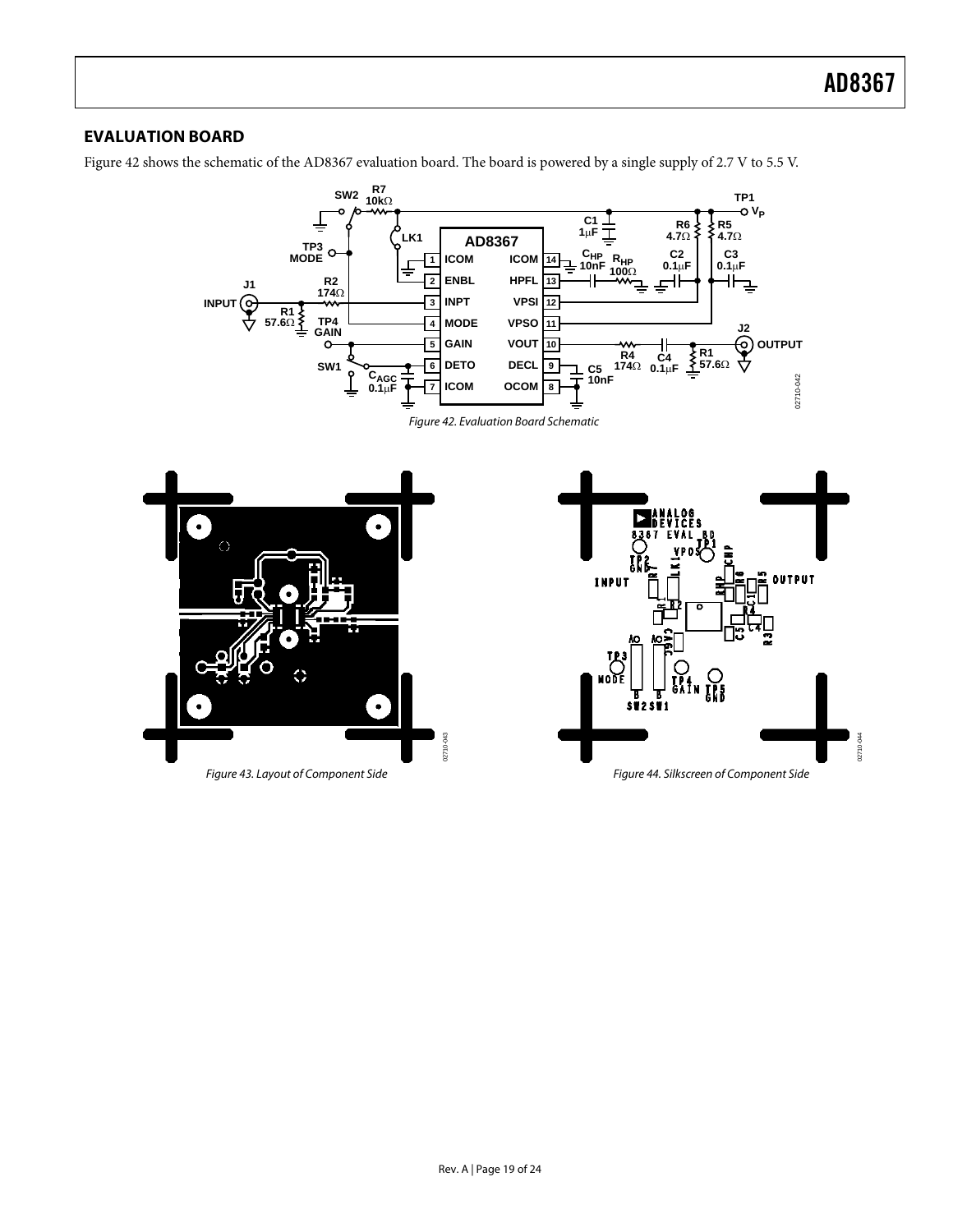<span id="page-19-0"></span>[Table 7](#page-19-2) details the various configuration options of the evaluation board.

#### **Table 7. Evaluation Board Configuration Options**

<span id="page-19-2"></span>

| Component                       | <b>Function</b>                                                                                                                                                      | <b>Default Condition</b>                                                |
|---------------------------------|----------------------------------------------------------------------------------------------------------------------------------------------------------------------|-------------------------------------------------------------------------|
| <b>TP1, TP2</b>                 | Supply and Ground Vector Pins.                                                                                                                                       | Not Applicable                                                          |
| <b>TP3, TP4</b>                 | Mode and Gain Vector Pins.                                                                                                                                           | Not Applicable                                                          |
| SW <sub>1</sub>                 | VGA/AGC Select: Used to select VGA (Position A) or AGC (Position B) mode of<br>operation. SW2 must be set for Position A for AGC mode of operation.                  | $SW1 = A$                                                               |
| SW <sub>2</sub>                 | MODE Select. Used to select positive or negative VGA slope. Set to Position B for an<br>increasing gain with V <sub>GAIN</sub> , Position A for decreasing gain law. | $SW2 = B$                                                               |
| LK1                             | Device Enable. When LK1 is installed, the ENBL pin is connected to the positive supply<br>and the AD8367 is in operating mode.                                       | $LK1 =$ Installed                                                       |
| R <sub>1</sub> , R <sub>2</sub> | Input Interface. R1 and R2 are used to provide an L-pad impedance-transforming                                                                                       | $R1 = 57.6 \Omega$ (Size 0603)                                          |
|                                 | network. The broadband matching network transforms a 50 $\Omega$ source to match a<br>200 $\Omega$ load with 11.5 dB of insertion loss.                              | $R2 = 174 \Omega$ (Size 0603)                                           |
| R3, R4, C4                      | Output Interface. R3 and R4 are used to transform a 50 $\Omega$ load termination to look like                                                                        | $R3 = 57.6 \Omega$ (Size 0603)                                          |
|                                 | a 200 $\Omega$ load with 11.5 dB of insertion loss. The ac coupling capacitor, C4, can be<br>increased to obtain a lower high-pass corner frequency.                 | $R4 = 174 \Omega$ (Size 0603)<br>$C4 = 0.1 \mu F$ (Size 0603)           |
| C1, C2, C3, R5, R6              | Power Supply Decoupling. The nominal supply decoupling consists of a 1 $\mu$ F capacitor                                                                             | $C1 = 1 \mu F$ (Size 0603)                                              |
|                                 | to ground, a 4.7 $\Omega$ series resistor, and a 0.1 µF capacitor to ground. The same<br>decoupling network should be used on both the VPSI and VPSO supply lines.   | $R5 = R6 = 4.7 \Omega$ (Size 0805)<br>$C2 = C3 = 0.1 \mu F$ (Size 0603) |
| C <sub>5</sub>                  | Internal Supply Decoupling. Capacitor C5 provides midsupply decoupling.                                                                                              | $C5 = 10$ nF (Size 0603)                                                |
| $C_{HP}$                        | Filter Capacitor. HPFL capacitor, sets the high-pass corner frequency.                                                                                               | $C_{HP} = 0.01 \mu F$ (Size 0805)<br>$R_{HP} = 0 \Omega$ (Size 0603)    |
| C <sub>AGC</sub>                | AGC Filter Capacitor. Capacitor, CAGC, sets closed-loop AGC response time.                                                                                           | $C_{AGC} = 0.1 \mu F$ (Size 0805)                                       |
| R <sub>7</sub>                  | Mode Pull-Up Resistor.                                                                                                                                               | $R7 = 10 k\Omega$ (Size 0805)                                           |
| $R_{HP}$                        | High-Pass Filter Resistor.                                                                                                                                           | $R_{HP} = 100 \Omega$ (Size)                                            |

### **CHARACTERIZATION SETUP AND METHODS**

<span id="page-19-1"></span>Minimum-loss, L-pad matching networks were used to interface standard 50 Ω. A test equipment to the 200 Ω input impedance during the characterization process. Using a 57.6  $\Omega$ shunt resistor followed by a 174  $\Omega$  series resistor provides a broadband match between the 50  $\Omega$  test equipment and the 200 Ω device impedance, as illustrated in [Figure 45](#page-19-1). The insertion loss of this network is 11.5 dB.

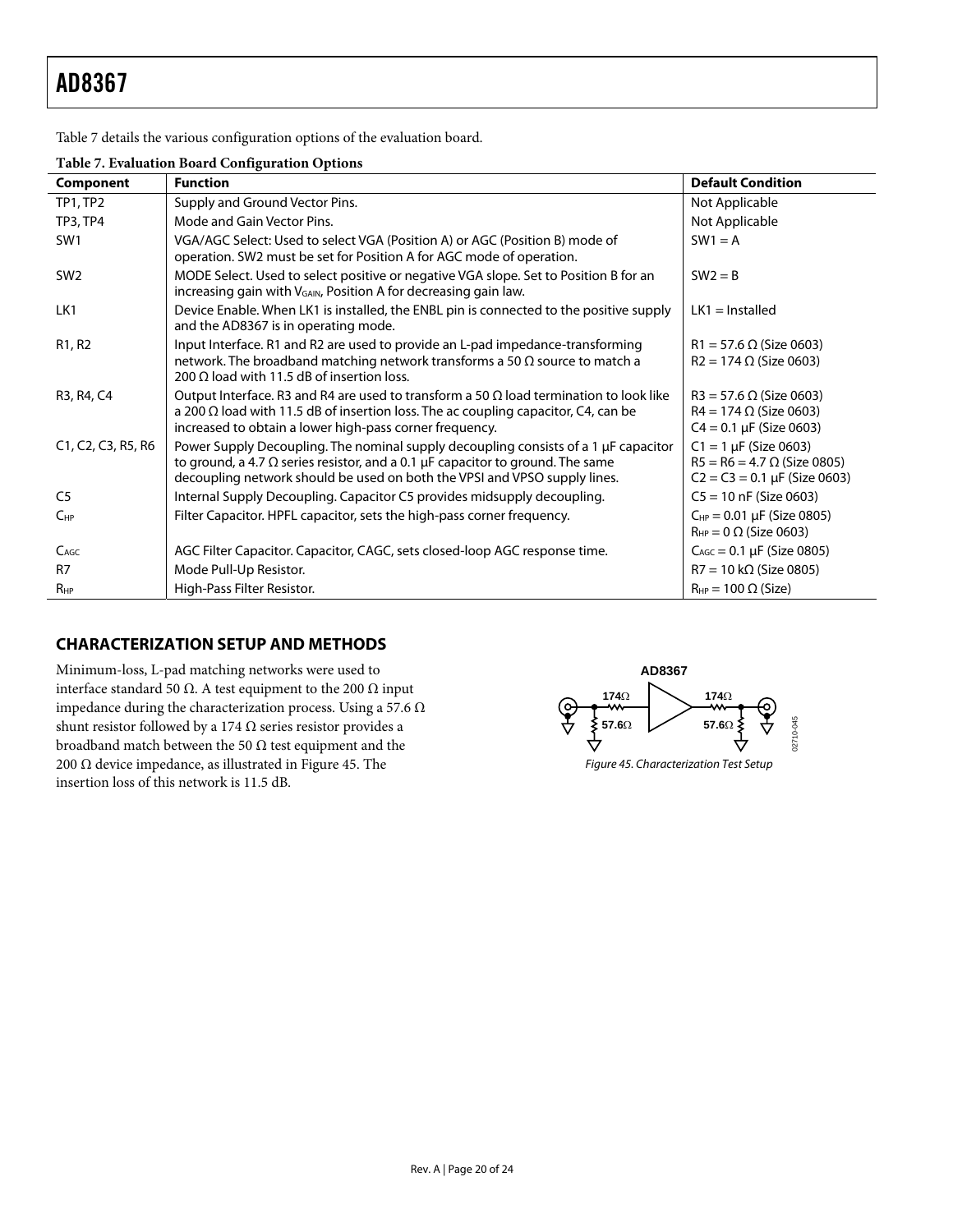### <span id="page-20-0"></span>OUTLINE DIMENSIONS



### **ORDERING GUIDE**

<span id="page-20-1"></span>

| <b>Model</b>            | <b>Temperature Range</b>           | <b>Package Description</b>      | <b>Package Option</b> |
|-------------------------|------------------------------------|---------------------------------|-----------------------|
| AD8367ARU               | $-40^{\circ}$ C to $+85^{\circ}$ C | 14-Lead TSSOP, Tube             | <b>RU-14</b>          |
| AD8367ARU-REEL-7        | $-40^{\circ}$ C to $+85^{\circ}$ C | 14-Lead TSSOP, 7" Tape and Reel | <b>RU-14</b>          |
| AD8367ARUZ <sup>1</sup> | $-40^{\circ}$ C to $+85^{\circ}$ C | 14-Lead TSSOP, Tube             | <b>RU-14</b>          |
| AD8367ARUZ-RL71         | $-40^{\circ}$ C to $+85^{\circ}$ C | 14-Lead TSSOP, 7" Tape and Reel | <b>RU-14</b>          |
| AD8367-EVAL             |                                    | <b>Evaluation Board</b>         |                       |

 $1 Z = Pb$ -free part.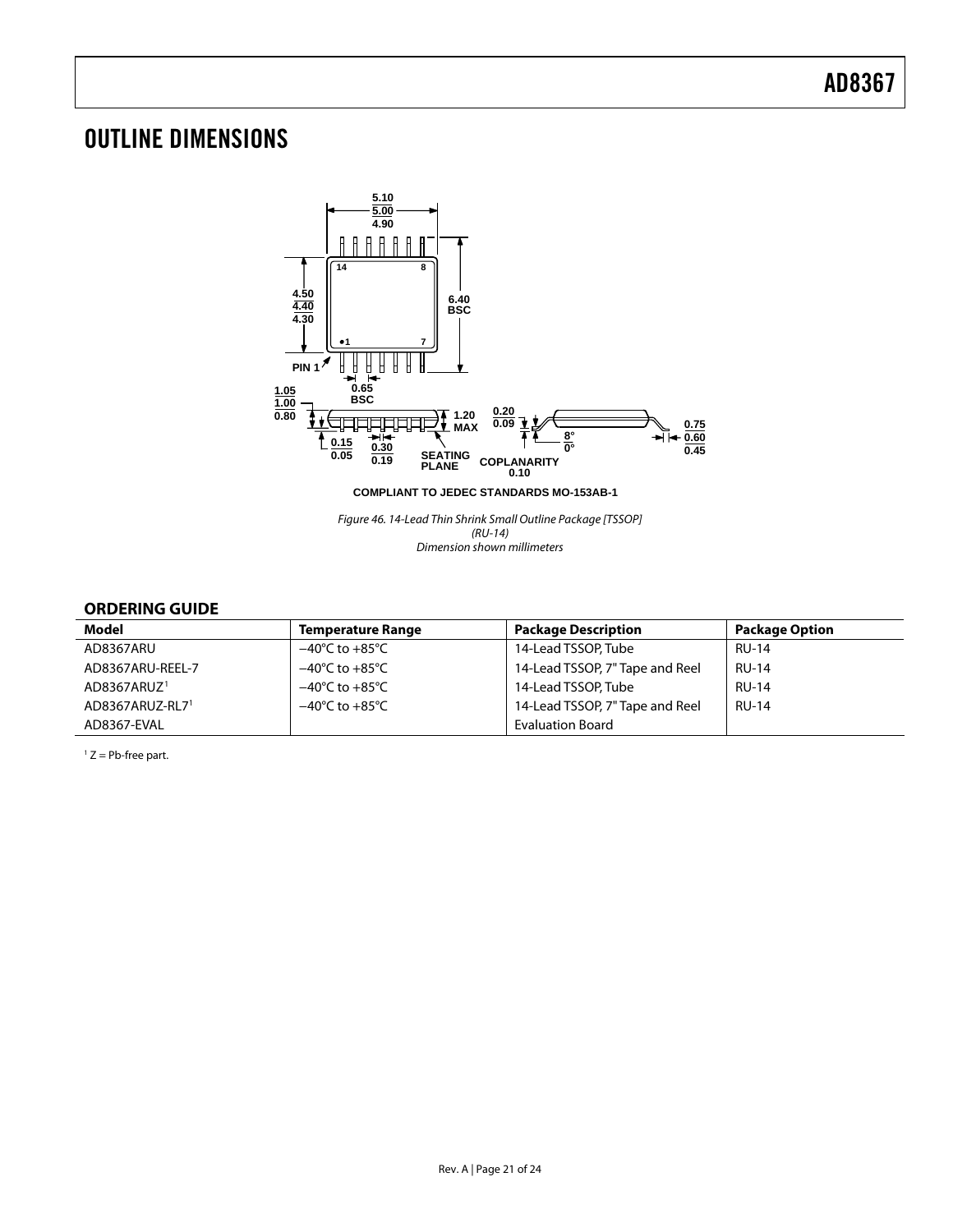# **NOTES**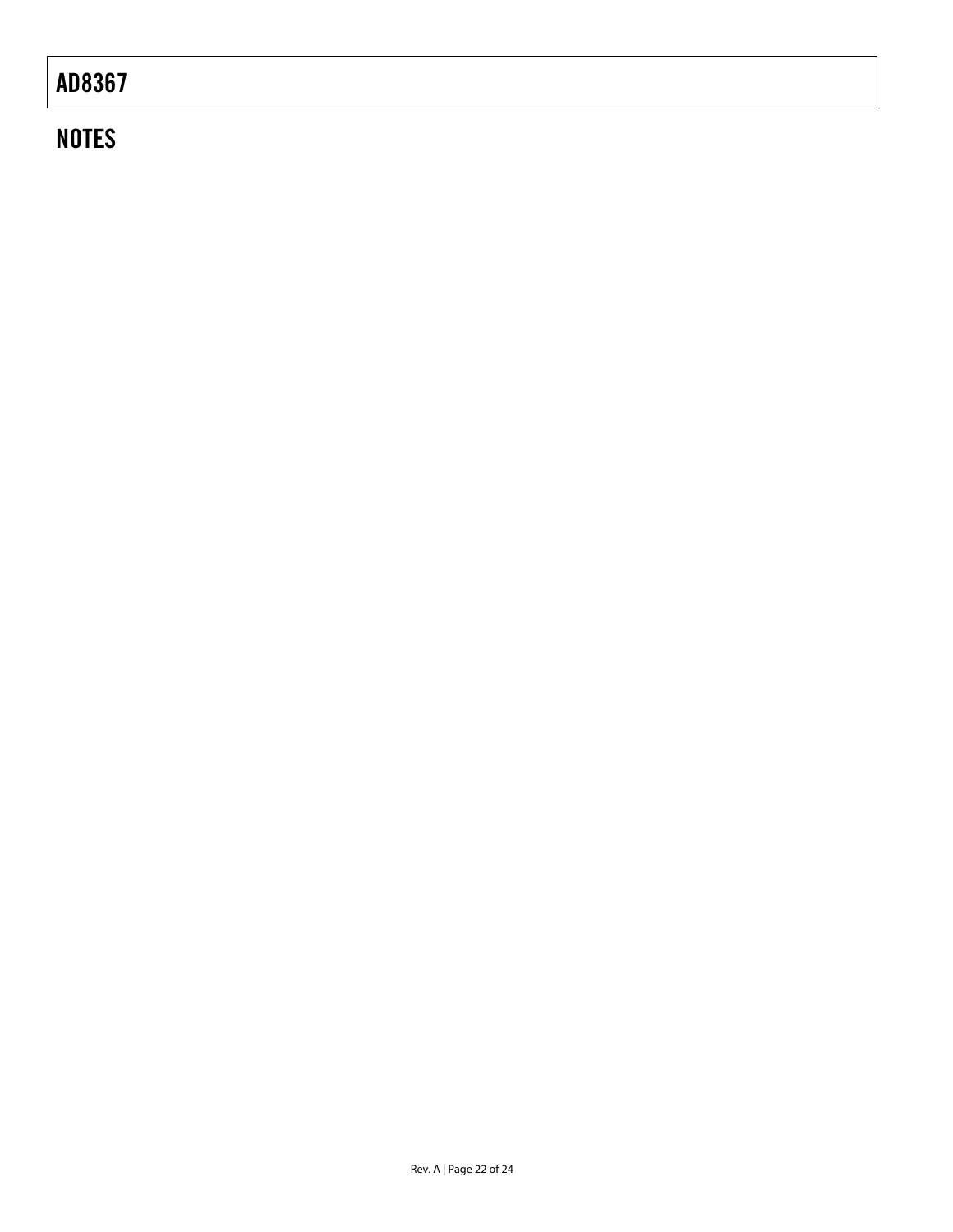# **NOTES**